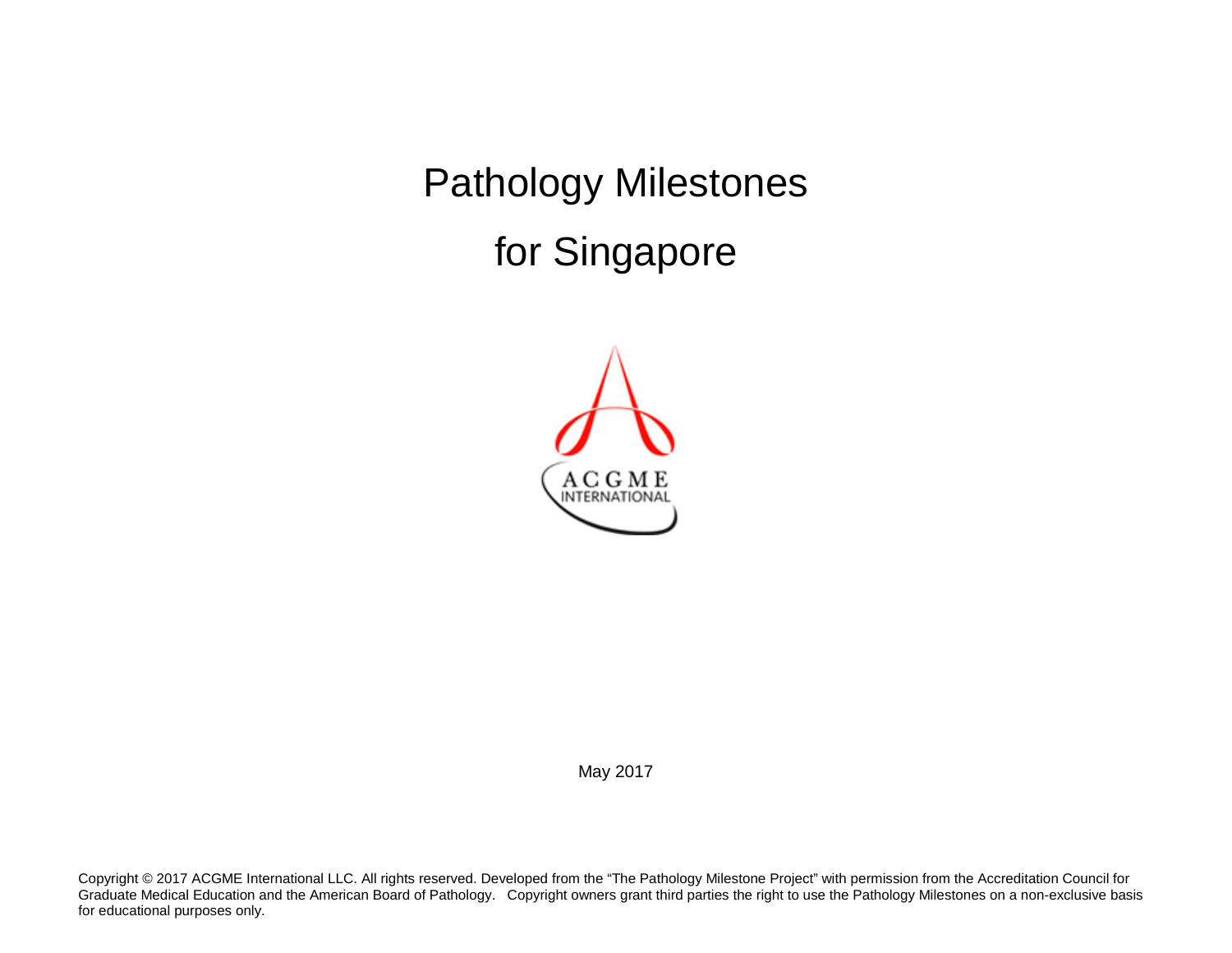## Pathology Milestones for Singapore

The Milestones are designed only for use in evaluation of residents in the context of their participation in ACGME-I-accredited residency programs. The Milestones provide a framework for the assessment of the development of the resident in key dimensions of the elements of physician competency in a specialty. They neither represent the entirety of the dimensions of the six domains of physician competency, nor are they designed to be relevant in any other context.

Copyright © 2017 ACGME International LLC. All rights reserved. Developed from the "The Pathology Milestone Project" with permission from the Accreditation Council for Graduate Medical Education and the American Board of Pathology. Copyright owners grant third parties the right to use the Pathology Milestones on a non-exclusive basis for educational purposes only and the control of the control of the control of the control of the control of the control of the control of the control of the control of the control of the control of the control of the control of the contr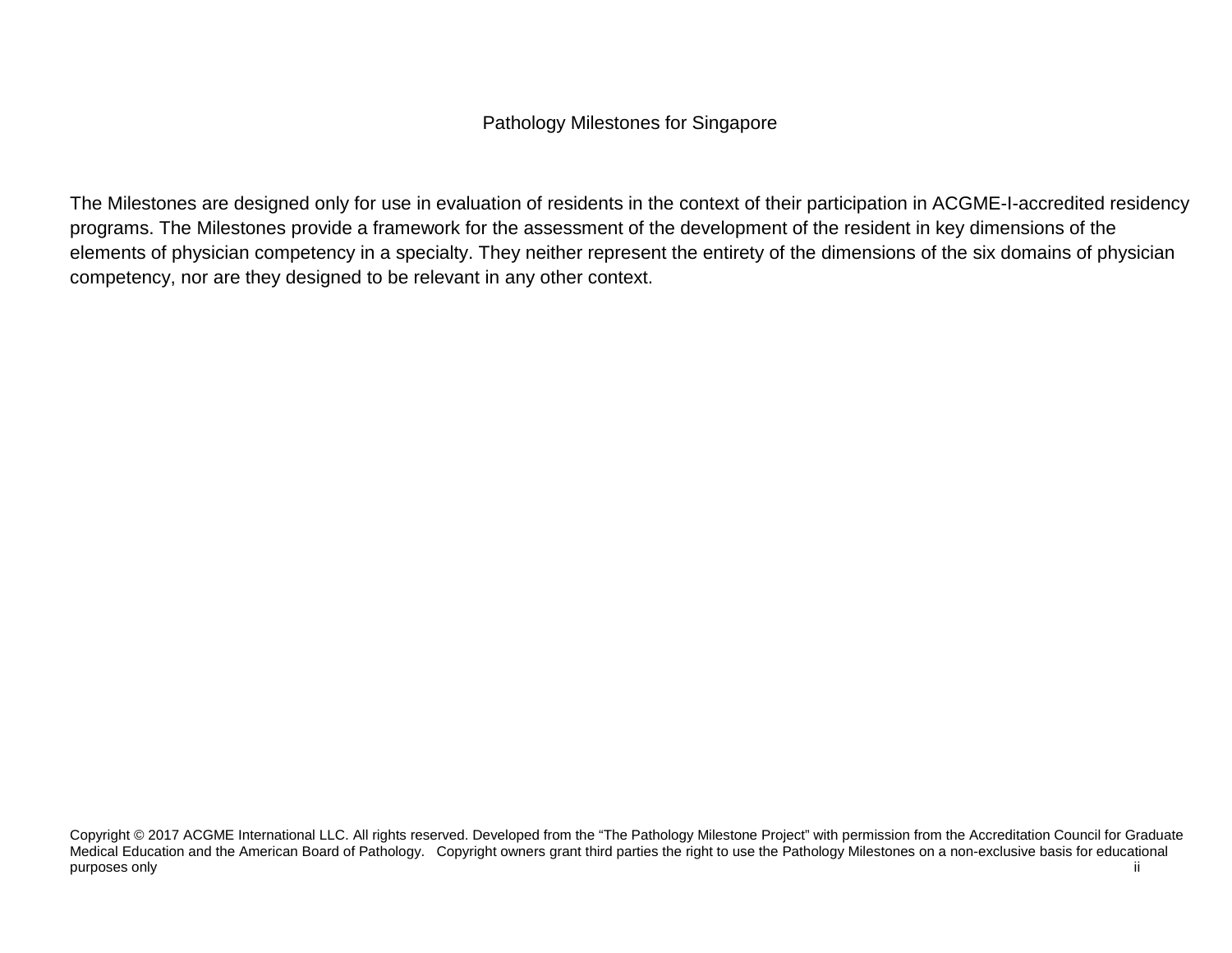# **Milestones Reporting**

This document presents milestones designed for programs to use in semi-annual review of resident performance and reporting to the ACGME-I. Milestones are knowledge, skills, attitudes, and other attributes for each of the ACGME-I competencies organized in a developmental framework from less to more advanced. They are descriptors and targets for resident performance as a learner moves from entry into their program through graduation.

For each period, review and reporting will involve selecting milestone levels that best describe each resident's current performance and attributes. Milestones are arranged in numbered levels. Tracking from "Level 1" to "Level 5" is synonymous with moving from novice to expert in the specialty. These levels do not correspond with time in the educational program. Dependent upon previous education and experience, residents may enter a program at varying points in the Milestones.

Selection of a level implies that the resident substantially demonstrates the milestones in that level, as well as those in lower levels (see the diagram on page v).

**Level 1:** The resident is an early learner.

**Level 2:** The resident is advancing and demonstrating additional milestones.

Level 3: The resident continues to advance and demonstrate additional milestones; the resident consistently demonstrates the majority of milestones targeted for residency.

Level 4: The resident has advanced so that he or she now substantially demonstrates the milestones targeted for residency. This level is designed as the graduation target.

Level 5: The resident has advanced beyond performance targets set for residency and is demonstrating "aspirational" goals, which might describe the performance of someone who has been in practice for several years. It is expected that only a few exceptional residents will reach this level.

Copyright © 2017 ACGME International LLC. All rights reserved. Developed from the "The Pathology Milestone Project" with permission from the Accreditation Council for Graduate Medical Education and the American Board of Pathology. Copyright owners grant third parties the right to use the Pathology Milestones on a non-exclusive basis for educational purposes only and the control of the control of the control of the control of the control of the control of the control of the control of the control of the control of the control of the control of the control of the contr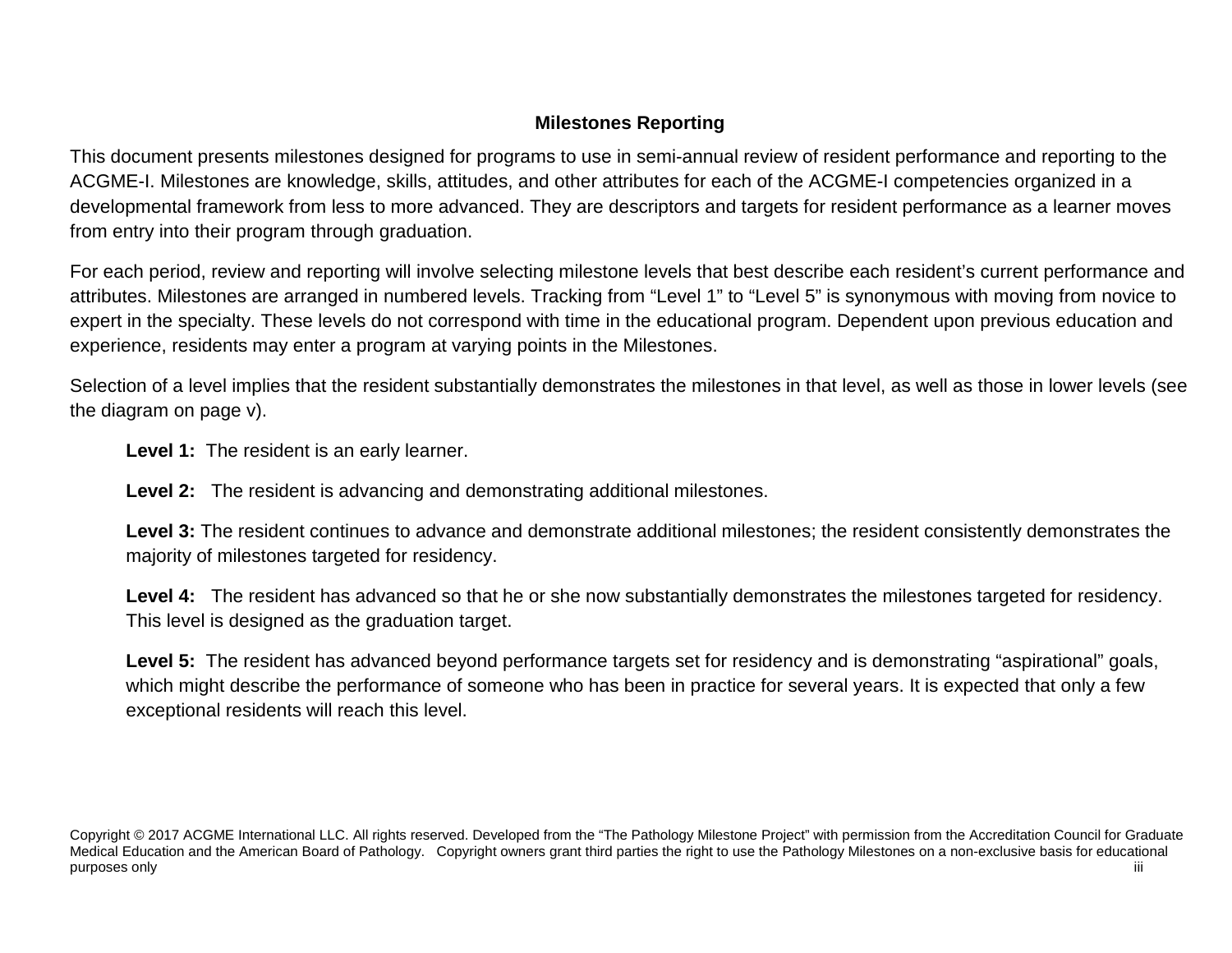## **Additional Notes**

The "Level 4" Milestones are designed as the graduation *target* and *do not* represent a graduation *requirement*. Making decisions about readiness for graduation is the purview of the program director. Study of Milestones performance data will be required before the ACGME-I and its partners will be able to determine whether milestones in the first four levels appropriately represent the developmental framework, and whether Milestone data overall are of sufficient quality to be used for high-stakes decisions.

*Answers to Frequently Asked Questions about Milestones are posted on the ACGME-I website.*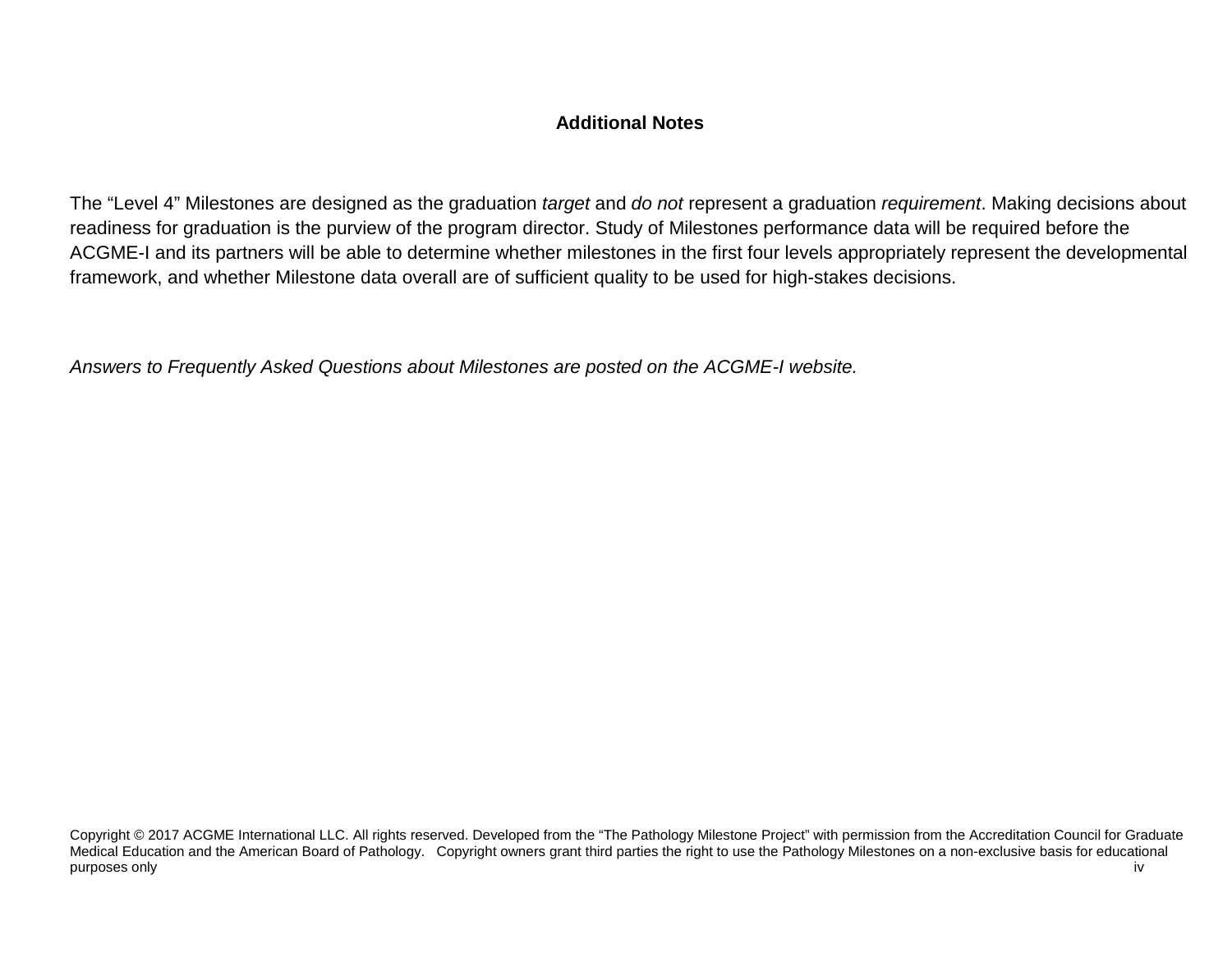The diagram below presents an example set of milestones for one sub-competency in the same format as the ACGME-I Report Worksheet. For each reporting period, a learner's performance on the milestones for each sub-competency will be indicated by selecting the level of milestones that best describes that learner's performance in relation to those milestones.

| Systems-Based Practice 1: Patient Safety and Quality Improvement                                                                                           |                                                                                                                                      |                                                                                                                                                                                                      |                                                                                                                     |                                                                                                                       |  |  |
|------------------------------------------------------------------------------------------------------------------------------------------------------------|--------------------------------------------------------------------------------------------------------------------------------------|------------------------------------------------------------------------------------------------------------------------------------------------------------------------------------------------------|---------------------------------------------------------------------------------------------------------------------|-----------------------------------------------------------------------------------------------------------------------|--|--|
| Level 1                                                                                                                                                    | Level <sub>2</sub>                                                                                                                   | Level 3                                                                                                                                                                                              | Level 4                                                                                                             | Level 5                                                                                                               |  |  |
| Demonstrates<br>knowledge of common<br>patient safety events                                                                                               | Identifies system<br>factors that lead to<br>patient safety events                                                                   | Participates in analysis<br>of patient safety events<br>(simulated or actual)                                                                                                                        | Conducts analysis of<br>patient safety events<br>and offers error<br>prevention strategies<br>(simulated or actual) | Actively engages teams<br>and processes to<br>modify systems to<br>prevent patient safety<br>events                   |  |  |
| Demonstrates<br>knowledge of how to<br>report patient safety<br>events                                                                                     | Reports patient safety<br>events through<br>institutional reporting<br>systems (actual or<br>simulated)                              | Participates in<br>disclosure of patient<br>safety events to<br>patients and families<br>(simulated or actual)                                                                                       | Discloses patient safety<br>events to patients and<br>families (simulated or<br>actual)<br>Demonstrates the skills  | Role models or mentors<br>others in the disclosure<br>of patient safety events                                        |  |  |
| Demonstrates<br>knowledge of basic<br>quality improvement<br>methodologies and<br>metrics                                                                  | Describes local quality<br>improvement initiatives<br>(e.g., community<br>vaccination rate,<br>infection rate, smoking<br>cessation) | Participates in local<br>quality improvement<br>initiatives                                                                                                                                          | required to identify,<br>develop, implement, and<br>analyze a quality<br>improvement project                        | Creates, implements,<br>and assesses quality<br>improvement initiatives<br>at the institutional or<br>community level |  |  |
|                                                                                                                                                            |                                                                                                                                      |                                                                                                                                                                                                      |                                                                                                                     |                                                                                                                       |  |  |
| Comments:                                                                                                                                                  |                                                                                                                                      |                                                                                                                                                                                                      |                                                                                                                     | Not yet achieved Level 1                                                                                              |  |  |
| Selecting a response box in the middle<br>of a level implies that milestones in<br>that level and in lower levels have been<br>substantially demonstrated. |                                                                                                                                      | Selecting a response box on the line in<br>between levels indicates that milestones in<br>lower levels have been substantially<br>demonstrated as well as some milestones in<br>the higher level(s). |                                                                                                                     |                                                                                                                       |  |  |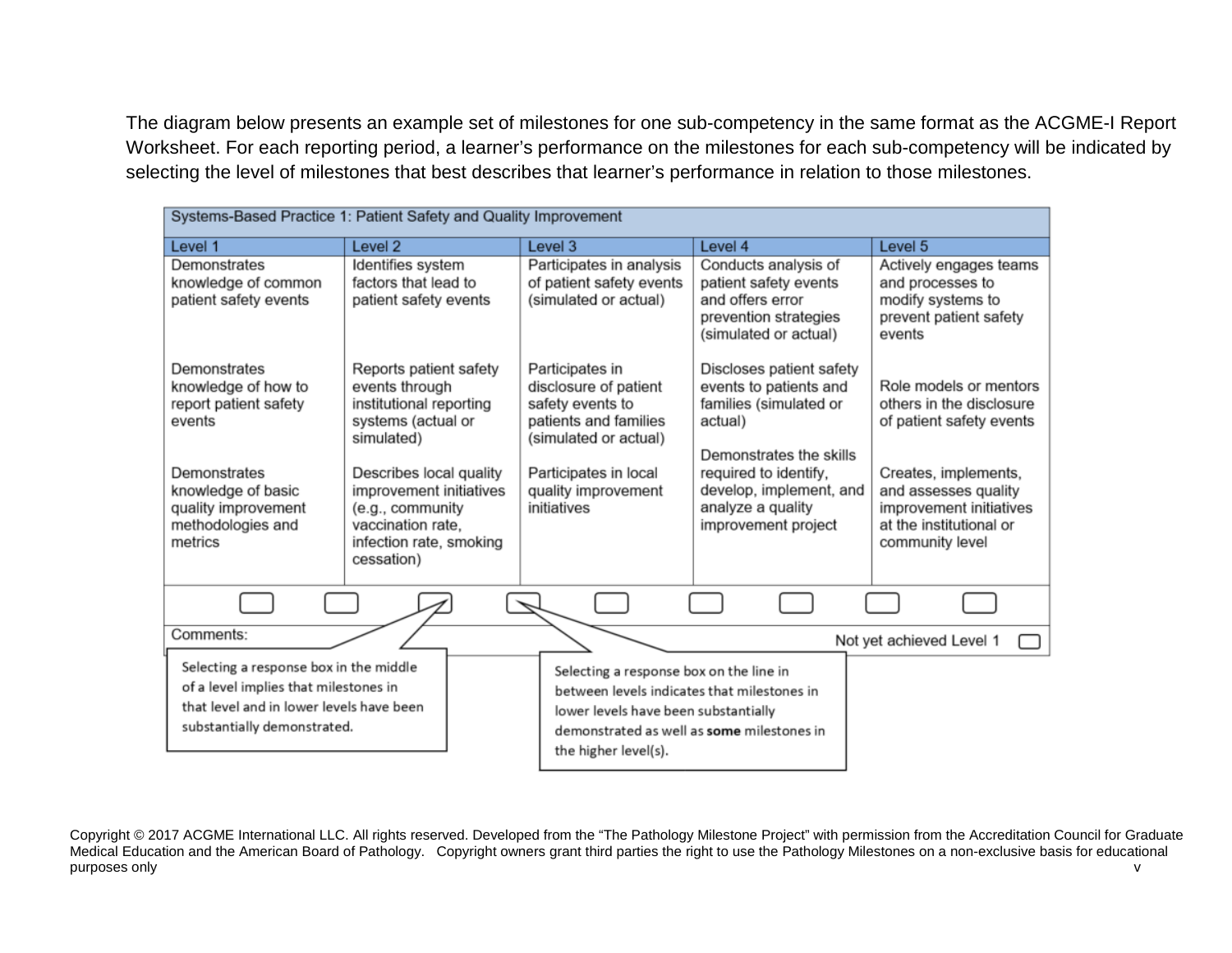| <b>Patient Care 1:</b> Consultation: Analyzes, Appraises, Formulates, Generates, and Effectively Reports Consultation                                                                                                                         |                                                                                                                                                                                                         |                                                                                                                              |                                                                                                                                                                 |                                                                                                                                                                   |  |  |
|-----------------------------------------------------------------------------------------------------------------------------------------------------------------------------------------------------------------------------------------------|---------------------------------------------------------------------------------------------------------------------------------------------------------------------------------------------------------|------------------------------------------------------------------------------------------------------------------------------|-----------------------------------------------------------------------------------------------------------------------------------------------------------------|-------------------------------------------------------------------------------------------------------------------------------------------------------------------|--|--|
| Level 1                                                                                                                                                                                                                                       | Level <sub>2</sub>                                                                                                                                                                                      | Level 3                                                                                                                      | Level 4                                                                                                                                                         | Level <sub>5</sub>                                                                                                                                                |  |  |
| Understands the<br>implications of and the<br>need for a consultation                                                                                                                                                                         | Prepares a draft<br>consultative report (verbal<br>or written)                                                                                                                                          | Prepares a full<br>consultative report with a<br>written opinion for<br>common diseases                                      | Independently prepares a<br>full consultative written<br>report with comprehensive<br>review of medical records<br>on common and<br>uncommon diseases           | Is proficient in pathology<br>consultations with<br>comprehensive review of<br>medical records                                                                    |  |  |
| Understands and applies<br><b>Electronic Medical Record</b><br>(EMR) to obtain added<br>clinical information                                                                                                                                  | Understands the<br>importance of accurate,<br>timely, and complete<br>reporting of laboratory test<br>results                                                                                           | Answers routine<br>pathology questions,<br>drawing upon appropriate<br>resources                                             | Suggests evidence-based<br>management, prognosis,<br>and therapeutic<br>recommendations based<br>on the consultation                                            | Is proficient in consultation<br>regarding test utilization<br>and treatment decisions<br>based on advanced<br>precision diagnostics and<br>personalized medicine |  |  |
| Understands that advanced<br>precision diagnostics and<br>personalized medicine<br>(e.g., molecular diagnostic<br>testing) may be applied to<br>patient care for genetic,<br>neoplastic and infectious<br>disorders, and population<br>health | Understands the role of<br>specific advanced<br>precision diagnostics and<br>personalized medicine<br>assays, and how results<br>affect patient diagnosis<br>and prognosis, and overall<br>patient care | Effectively communicates<br>preliminary results on<br>cases in progress                                                      | Provides consultation, as<br>needed, to clinicians about<br>utilization and<br>interpretation of advanced<br>precision diagnostics and<br>personalized medicine |                                                                                                                                                                   |  |  |
|                                                                                                                                                                                                                                               |                                                                                                                                                                                                         | Understands pre-analytic<br>issues and quality control<br>for advanced precision<br>diagnostics and<br>personalized medicine |                                                                                                                                                                 |                                                                                                                                                                   |  |  |
|                                                                                                                                                                                                                                               |                                                                                                                                                                                                         |                                                                                                                              |                                                                                                                                                                 |                                                                                                                                                                   |  |  |
| Comments:                                                                                                                                                                                                                                     |                                                                                                                                                                                                         |                                                                                                                              |                                                                                                                                                                 | Not Yet Achieved Level 1                                                                                                                                          |  |  |
| Suggested Evaluation Methods: Direct observation, Retrospective peer review, Portfolio, Feedback from clinical colleagues (360 evaluations), Peer review,                                                                                     |                                                                                                                                                                                                         |                                                                                                                              |                                                                                                                                                                 |                                                                                                                                                                   |  |  |

HIPAA training documentation provided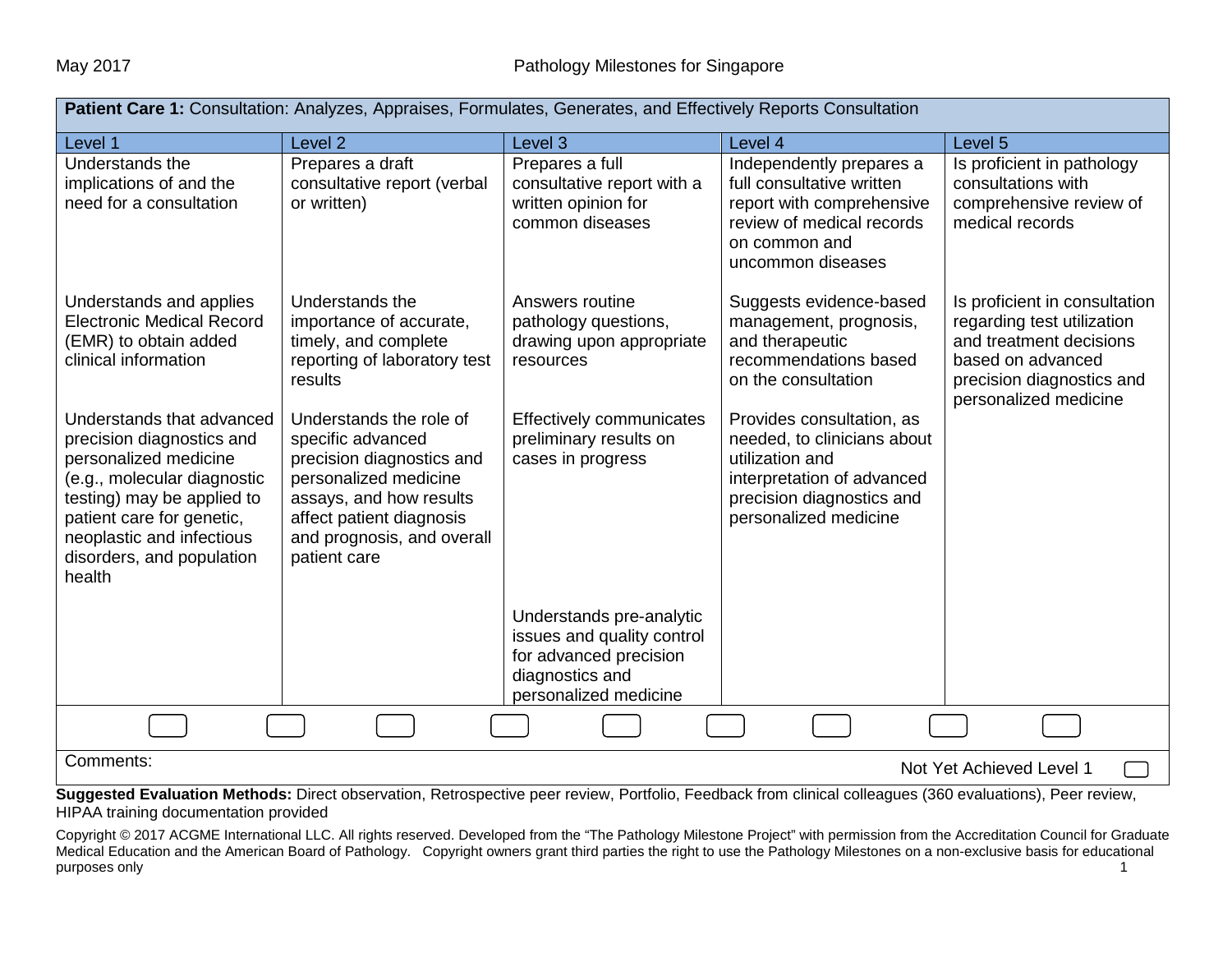| Patient Care 2: Interpretation and Reporting: Analyzes Data, Appraises, Formulates, and Generates Effective and Timely Reports |                                                                              |                                                                                              |                                                                                                  |                                                                                                                                                    |  |
|--------------------------------------------------------------------------------------------------------------------------------|------------------------------------------------------------------------------|----------------------------------------------------------------------------------------------|--------------------------------------------------------------------------------------------------|----------------------------------------------------------------------------------------------------------------------------------------------------|--|
| Level 1                                                                                                                        | Level <sub>2</sub>                                                           | Level <sub>3</sub>                                                                           | Level 4                                                                                          | Level 5                                                                                                                                            |  |
| Identifies key elements in<br>the health care record                                                                           | Uses clinical correlation to<br>interpret and report test<br>results         | Limits and focuses a<br>differential diagnosis                                               | Leads discussion on<br>developing a differential<br>diagnosis based upon<br>clinical information | Is proficient in using health<br>care records and clinical<br>information to develop a<br>limited and focused<br>differential diagnosis            |  |
| Observes and assists in<br>the interpretation and<br>reporting of the diagnostic<br>test                                       | Describes the test platform<br>and methodology                               | Knows the current and<br>up-to-date literature about<br>the test result                      | Interfaces with clinical<br>team to recommend tests,<br>based upon current<br>literature         | Critically evaluates and<br>applies the current<br>literature                                                                                      |  |
| Understands indications<br>for common tests                                                                                    | Accurately interprets and<br>reports the results                             | Prepares a differential<br>diagnosis for abnormal<br>results                                 | Knows potential<br>confounding factors that<br>may contribute to<br>erroneous results            | Is proficient in the<br>interpretation and reporting<br>of clinical pathology test<br>results in the context of the<br>patient's medical condition |  |
|                                                                                                                                | Understands and applies<br>algorithms in the work-up<br>for common diagnoses | Understands and applies<br>algorithms in the work-up<br>for common and<br>uncommon diagnoses | Understands and prudently<br>applies justification for<br>approval of costly testing             | Is proficient in algorithms<br>in the work-up for all<br>diagnoses                                                                                 |  |
|                                                                                                                                |                                                                              |                                                                                              |                                                                                                  |                                                                                                                                                    |  |
| Comments:<br>Not Yet Achieved Level 1                                                                                          |                                                                              |                                                                                              |                                                                                                  |                                                                                                                                                    |  |

**Suggested Evaluation Methods:** Direct observation, Simulation, Feedback from clinical colleagues (360 evaluations), Retrospective peer review, Quality management results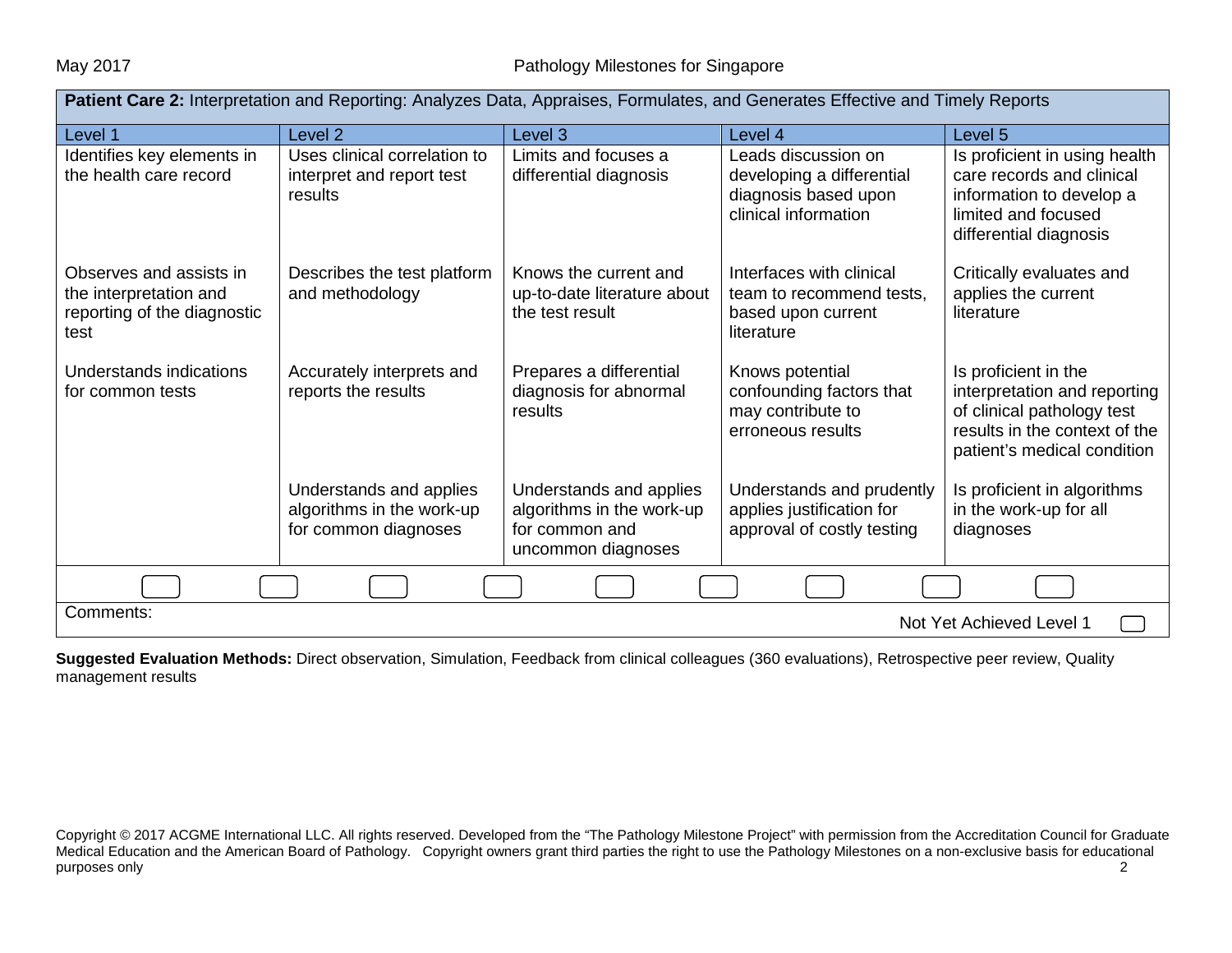| <b>Patient Care 3:</b> Interpretation and Diagnosis: Demonstrates Knowledge and Practices Interpretation and Analysis to Formulate Diagnoses |                                                                                                                                                             |                                                                                                                                                                                                              |                                                                                                                                                            |                                                                                               |  |  |
|----------------------------------------------------------------------------------------------------------------------------------------------|-------------------------------------------------------------------------------------------------------------------------------------------------------------|--------------------------------------------------------------------------------------------------------------------------------------------------------------------------------------------------------------|------------------------------------------------------------------------------------------------------------------------------------------------------------|-----------------------------------------------------------------------------------------------|--|--|
| Level 1                                                                                                                                      | Level <sub>2</sub>                                                                                                                                          | Level 3                                                                                                                                                                                                      | Level 4                                                                                                                                                    | Level 5                                                                                       |  |  |
| Recognizes the<br>importance of a complete<br>pathology report for patient<br>care                                                           | Begins to make<br>connections between<br>clinical differential<br>diagnosis, gross, and<br>microscopic pathologic<br>findings                               | Correlates the clinical<br>differential diagnosis with<br>gross and microscopic<br>pathologic findings                                                                                                       | Analyzes complex cases,<br>integrates literature, and<br>prepares a full consultative<br>written report with<br>comprehensive review of<br>medical records | Assesses, analyzes, and is<br>able to distinguish subtle<br>differences in difficult<br>cases |  |  |
|                                                                                                                                              | Generates a list of next<br>steps (ancillary testing;<br>has awareness of options<br>available) needed to refine<br>differential in the clinical<br>context | Recognizes appropriate<br>ancillary tests and refines<br>knowledge of "next steps"<br>and proper utilization for<br>application to differential                                                              | Interprets ancillary testing<br>results in clinical context                                                                                                | Is proficient in<br>interpretation with<br>comprehensive review of<br>medical records         |  |  |
|                                                                                                                                              | Distinguishes normal from<br>abnormal histology and<br>recognizes confounding<br>factors                                                                    | Consistently recognizes<br>and correctly identifies<br>common histopathologic<br>findings (develops a "good<br>eye"); able to troubleshoot<br>(e.g., tissue artifacts,<br>processing and sampling<br>issues) | Makes accurate diagnoses<br>reliably, appreciates the<br>nuances of diseases, and<br>is able to independently<br>troubleshoot confounding<br>factors       | Seeks appropriate<br>consultations                                                            |  |  |
|                                                                                                                                              |                                                                                                                                                             |                                                                                                                                                                                                              |                                                                                                                                                            |                                                                                               |  |  |
| Comments:<br>Not Yet Achieved Level 1                                                                                                        |                                                                                                                                                             |                                                                                                                                                                                                              |                                                                                                                                                            |                                                                                               |  |  |

**Suggested Evaluation Methods:** Direct observation, Simulation, Feedback from clinical colleagues (360 evaluations), Examination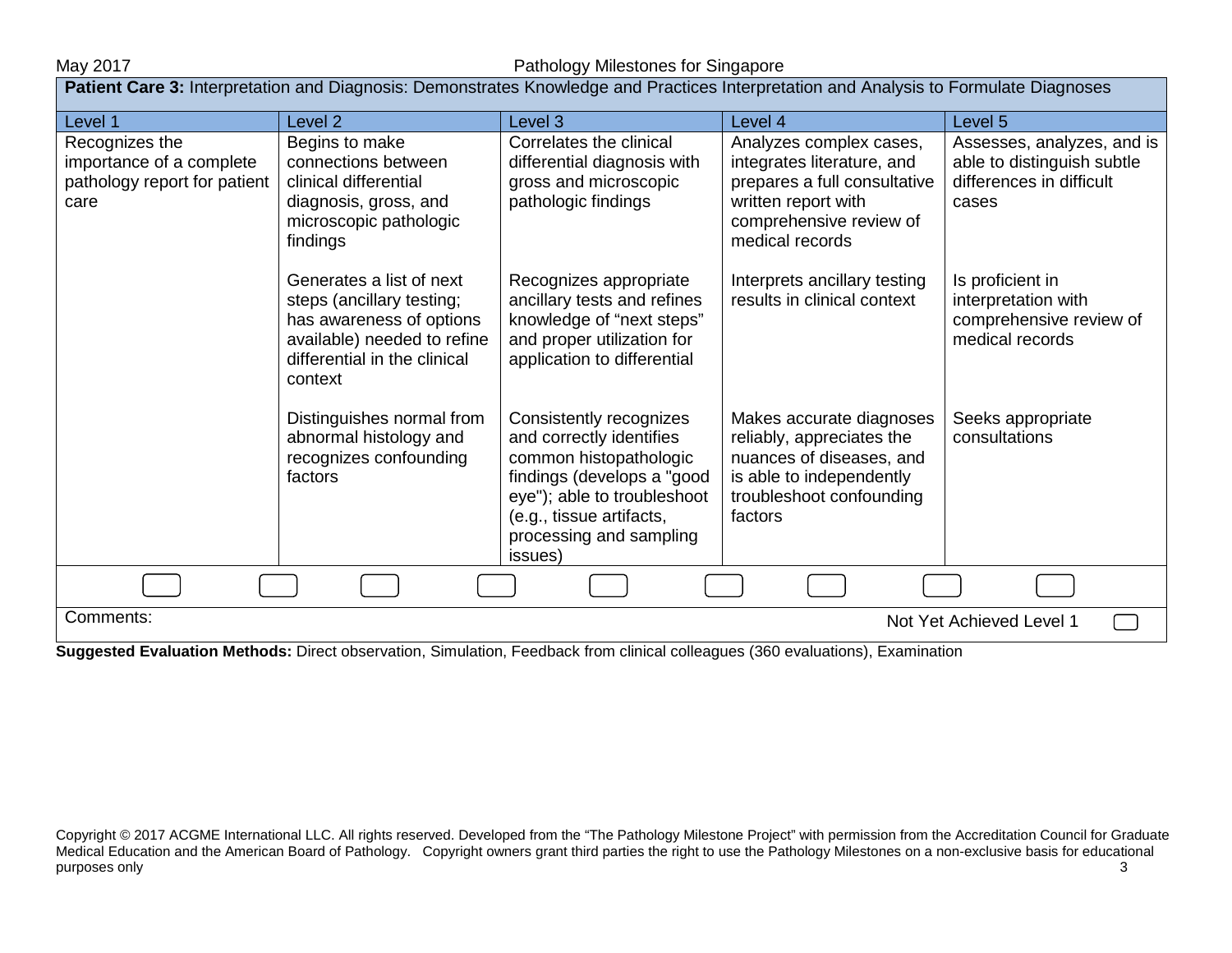| <b>Patient Care 4:</b> Reporting: Analyzes Data, Appraises, Formulates, and Generates Effective and Timely Reports                     |                                                                                                                                                                    |                                                                                                                                                                |                                                                                                                                     |                                                                                                                                                                                                          |  |  |
|----------------------------------------------------------------------------------------------------------------------------------------|--------------------------------------------------------------------------------------------------------------------------------------------------------------------|----------------------------------------------------------------------------------------------------------------------------------------------------------------|-------------------------------------------------------------------------------------------------------------------------------------|----------------------------------------------------------------------------------------------------------------------------------------------------------------------------------------------------------|--|--|
| Level 1                                                                                                                                | Level 2                                                                                                                                                            | Level 3                                                                                                                                                        | Level 4                                                                                                                             | Level 5                                                                                                                                                                                                  |  |  |
| Applies prior knowledge<br>and draws on resources<br>to learn normal gross<br>anatomy, histology, and<br>special techniques            | Attends and contributes to<br>gross and microscopic<br>conferences                                                                                                 | Reliably applies knowledge<br>of gross and histologic<br>features in formulating a<br>diagnosis for common<br>entities; able to present at<br>gross conference | Reliably applies knowledge<br>of gross and histologic<br>features in formulating a<br>diagnosis for common and<br>uncommon entities | Participates in<br>intradepartmental peer<br>review consultation with<br>colleagues                                                                                                                      |  |  |
| Recognizes the role of the<br>surgical pathologist in the<br>management of patients,<br>including the utilization of<br>cancer staging | Brings clinical/ancillary<br>information to sign-out<br>(e.g., radiology, prior<br>cases, reading about case)                                                      | Selects, orders, and<br>interprets clinical/ancillary<br>information to refine a<br>differential diagnosis                                                     | Seeks appropriate<br>consultations                                                                                                  | Manages ambiguity and<br>uncertainty in result<br>interpretation and ancillary<br>testing                                                                                                                |  |  |
|                                                                                                                                        | Generates preliminary<br>report and/or Preliminary<br>Autopsy Diagnosis (PAD)<br>(for autopsy) prior to sign-<br>out with attending<br>staff/responsible physician | Composes a complete and<br>accurate report on<br>common specimens                                                                                              | Integrates clinical/ancillary<br>information into report                                                                            | Produces timely reports<br>with complete accurate<br>gross and histopathologic<br>findings, including ancillary<br>studies; integrates<br>evidence-based<br>medicine/current literature<br>and knowledge |  |  |
|                                                                                                                                        | Is aware of accepted<br>standards for turn-around<br>time                                                                                                          | Able to generate a cause<br>of death and manner of<br>death for autopsy                                                                                        | Composes a complete and<br>accurate report on common<br>and uncommon specimens,<br>including autopsies                              | Ensures communication of<br>results to appropriate<br>audiences                                                                                                                                          |  |  |
|                                                                                                                                        | Becomes familiar with<br>synoptic reporting                                                                                                                        | Completes routine<br>preliminary and final<br>reports within standards for<br>turn-around time                                                                 | Completes complicated<br>preliminary and final reports<br>within standards for turn-<br>around time                                 | Keeps current with evolving<br>standards of synoptic<br>reporting                                                                                                                                        |  |  |
|                                                                                                                                        |                                                                                                                                                                    | Knows when synoptic<br>reporting/template required                                                                                                             |                                                                                                                                     |                                                                                                                                                                                                          |  |  |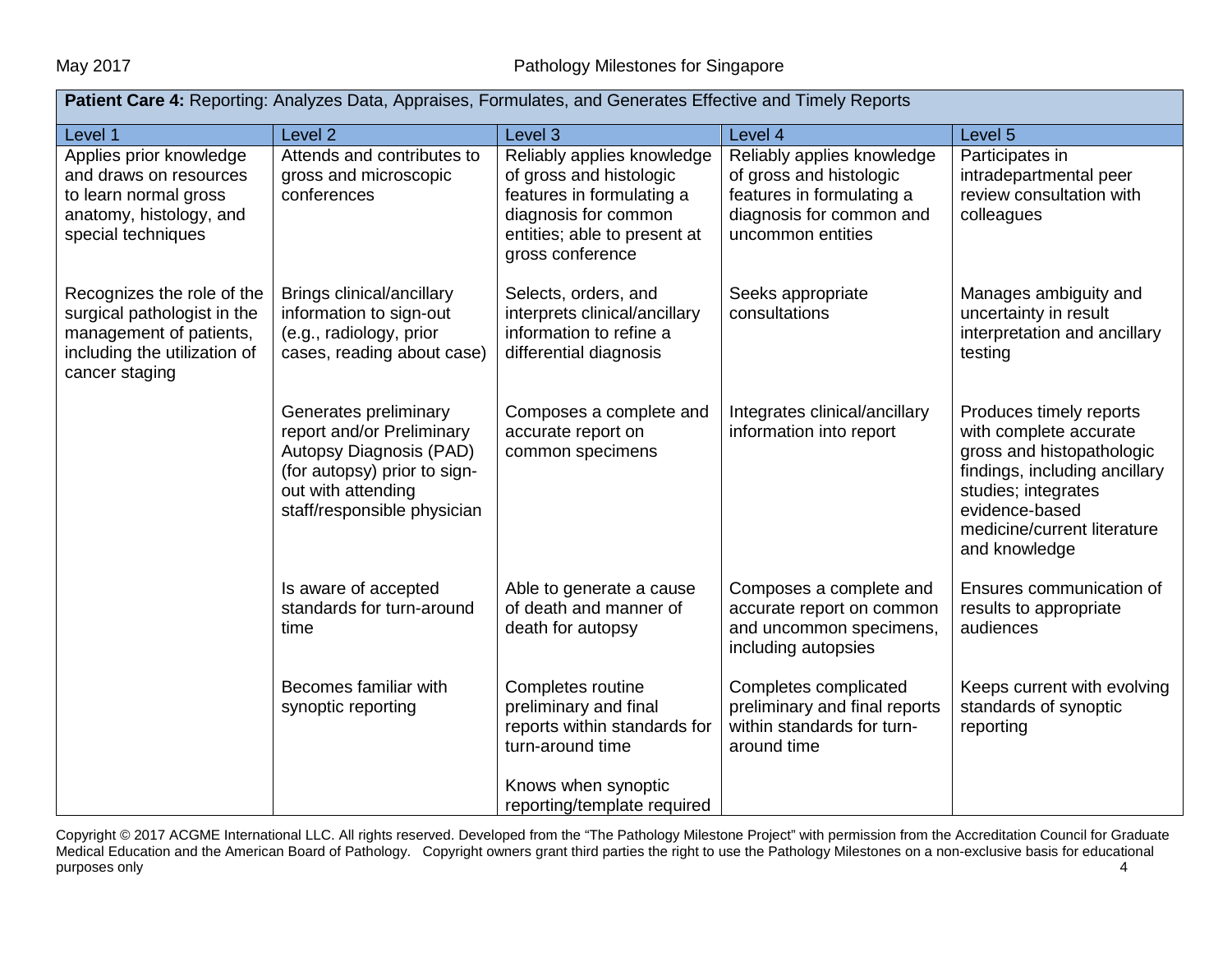|                                                                                                                             |  |  | applicable | Communicates effectively<br>with family members, when<br>Able to complete synoptic<br>report accurately |                          |  |
|-----------------------------------------------------------------------------------------------------------------------------|--|--|------------|---------------------------------------------------------------------------------------------------------|--------------------------|--|
|                                                                                                                             |  |  |            |                                                                                                         |                          |  |
| Comments:<br>According Follows Markette No. (1992) March C. France (C. 1993) Changes of MAA and about National Constitution |  |  |            |                                                                                                         | Not Yet Achieved Level 1 |  |

**Suggested Evaluation Methods:** Direct observation, Narrative, Feedback from clinical colleagues (360 evaluations), Retrospective peer review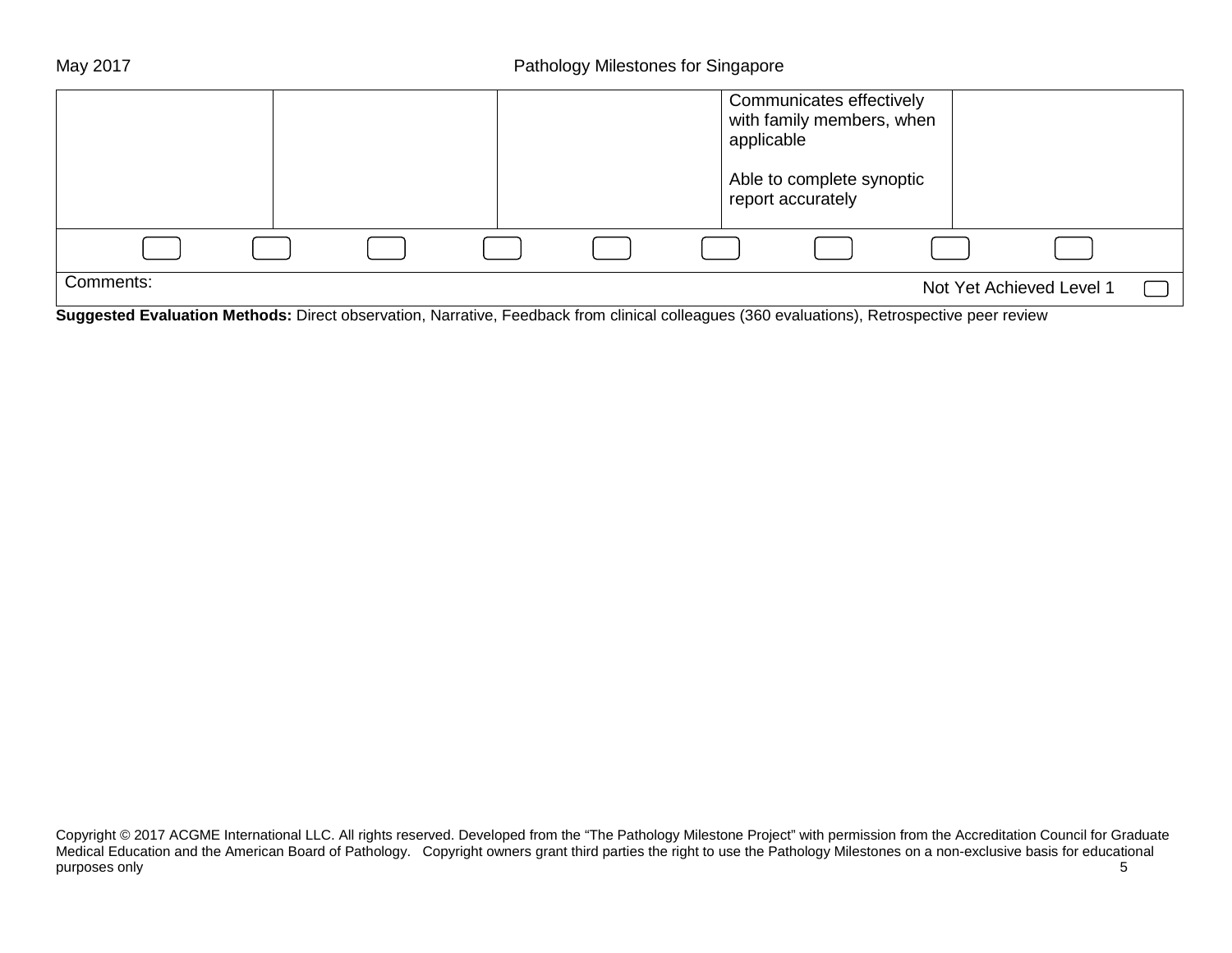Patient Care 5: Procedure - Surgical Pathology Grossing: Demonstrates Attitudes, Knowledge, and Practices that Enable Proficient Performance of Gross Examination (Analysis and Appraisal of Findings, Synthesis and Assembly, and Reporting) Level 1 Level 2 Level 3 Level 4 Level 5 Understands common surgical procedures and the resultant specimens Recognizes the importance of grossing for the interpretation of histology and management of patients Applies prior knowledge and draws on resources to learn normal gross anatomy Demonstrates familiarity with the gross manual or a similar reference book Ensures and maintains the integrity of specimens to avoid cross-contamination or identity mix-up Correctly describes and appropriately samples common surgical specimens, including necessary tissues for ancillary studies in correct media/fixative Correlates clinical and/or radiological information Demonstrates the components of an appropriate and complete report Develops time management skills Applies principles of grossing to newly encountered specimen types Correctly describes and appropriately samples common and uncommon surgical specimens Recognizes when additional gross sampling is necessary for diagnosis or staging Demonstrates increasing efficiency in grossing specimens Produces reports that contain all the necessary information for patient management; edits transcribed reports effectively Has a portfolio of grossed specimens that demonstrates competency across a range of complex specimens Correctly describes and appropriately samples all specimen types Efficient in grossing surgical specimens Dictates complete, logical, and succinct descriptions Demonstrates an expanded portfolio of competency in grossing specimens of a widely diverse and complex specimen type Is proficient in the performance of surgical pathology gross examination Is proficient in the production of complete, logical, and succinct descriptions Comments: Not Yet Achieved Level 1

**Suggested Evaluation Methods:** Direct observation, 360 evaluation, Periodic self-assessment, Narrative, Portfolio, Quality management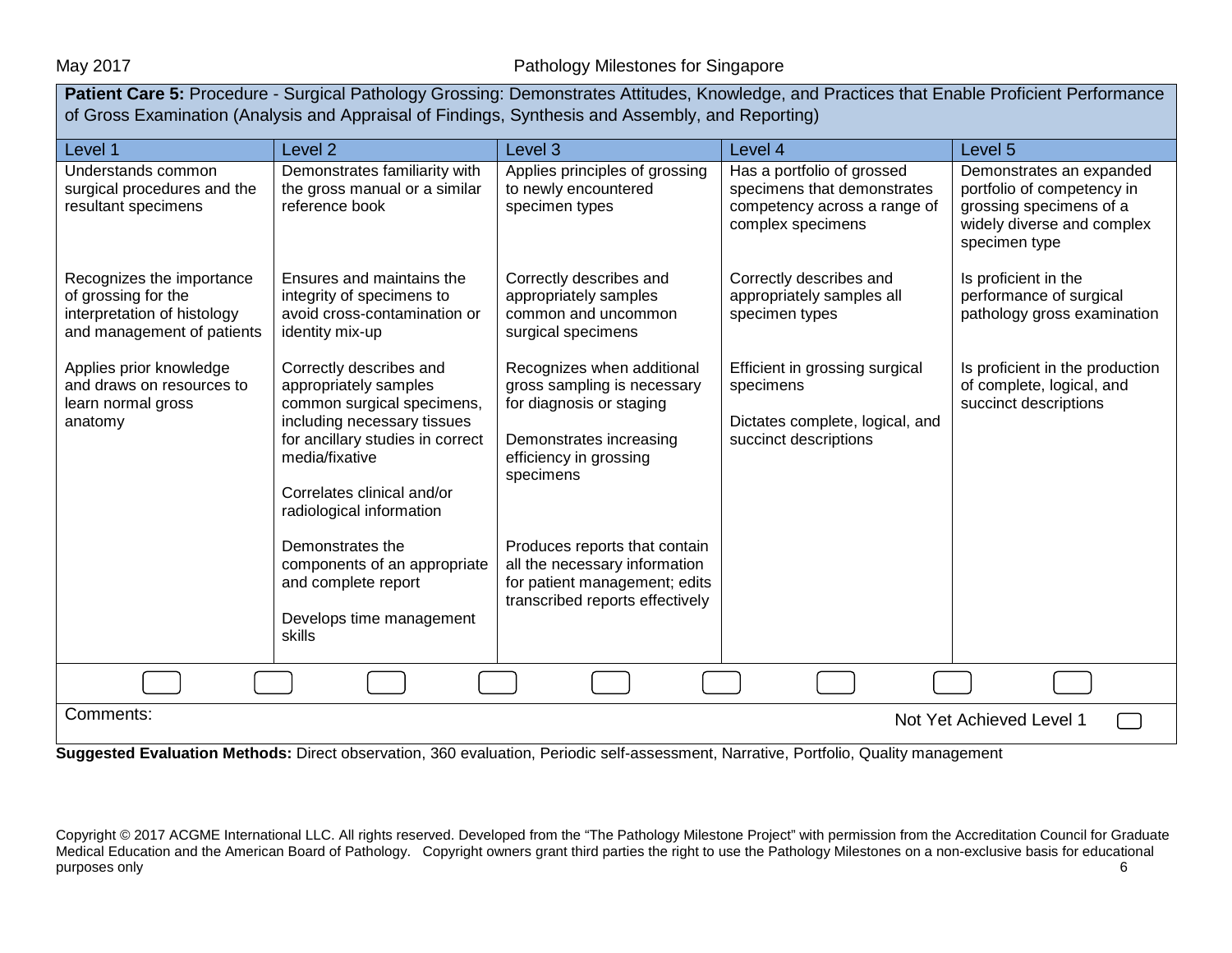| Patient Care 6: Procedure - Intra-Operative Consultation/Frozen Sections: Demonstrates Attitudes, Knowledge, and Practices that Enable<br>Proficient Performance of Gross Examination, Frozen Section (Analysis and Appraisal of Findings, Synthesis and Assembly, and Reporting) |                                                                                                         |                                                                                                                                                 |                                                                                                                                                                                |                                                                        |  |  |  |
|-----------------------------------------------------------------------------------------------------------------------------------------------------------------------------------------------------------------------------------------------------------------------------------|---------------------------------------------------------------------------------------------------------|-------------------------------------------------------------------------------------------------------------------------------------------------|--------------------------------------------------------------------------------------------------------------------------------------------------------------------------------|------------------------------------------------------------------------|--|--|--|
| Level 1                                                                                                                                                                                                                                                                           | Level <sub>2</sub>                                                                                      | Level <sub>3</sub>                                                                                                                              | Level 4                                                                                                                                                                        | Level 5                                                                |  |  |  |
| Understands common<br>surgical procedures and<br>the resultant specimens<br>and potential intra-<br>operative consultation/<br>frozen section/intra-<br>operative cytology<br>(IOC/FS)                                                                                            | Is aware of indications and<br>contraindications for IOC/FS<br>and follows protocols and<br>regulations | Discusses with pathology<br>attending staff member(s)<br>any requests that are<br>contraindicated                                               | Appropriately and<br>professionally discusses with<br>requesting provider any<br>IOC/FS that is<br>contraindicated                                                             | Proficient in the<br>performance of IOC/FS                             |  |  |  |
|                                                                                                                                                                                                                                                                                   | Procures tissue for<br>diagnosis under supervision                                                      | Correctly selects tissue for<br>frozen section diagnosis<br>independently                                                                       | Responds appropriately to<br>the concerns of the surgeon                                                                                                                       | Manages competing tasks,<br>especially in time sensitive<br>situations |  |  |  |
|                                                                                                                                                                                                                                                                                   | Prepares IOC/FS that are of<br>good interpretive quality                                                | Performs high quality<br>IOC/FS on technically<br>difficult and multiple<br>specimens; performs<br>IOC/FS within turn-around<br>time standards  | Given discussion of the case<br>with the attending staff<br>member(s), communicates<br>appropriately with surgeon,<br>asking appropriate questions<br>that influence diagnosis |                                                                        |  |  |  |
|                                                                                                                                                                                                                                                                                   | Understands and follows<br>correct call-back guidelines                                                 | Effectively communicates<br>the diagnosis and is<br>cognizant of the impact of<br>diagnosis on patient care,<br>even in ambiguous<br>situations | Communicates limitations of<br>techniques and interpretation<br>to clinicians                                                                                                  |                                                                        |  |  |  |
|                                                                                                                                                                                                                                                                                   | Is aware of limitations of<br>techniques and<br>interpretation                                          | Demonstrates knowledge of<br>the limitations of techniques<br>and interpretation                                                                |                                                                                                                                                                                |                                                                        |  |  |  |
|                                                                                                                                                                                                                                                                                   |                                                                                                         |                                                                                                                                                 |                                                                                                                                                                                |                                                                        |  |  |  |
|                                                                                                                                                                                                                                                                                   | Comments:<br>Not Yet Achieved Level 1                                                                   |                                                                                                                                                 |                                                                                                                                                                                |                                                                        |  |  |  |

**Suggested Evaluation Methods:** Direct observation, Narrative, Feedback from clinical colleagues (360 evaluations), Retrospective peer review, Portfolio, Quality management

Copyright © 2017 ACGME International LLC. All rights reserved. Developed from the "The Pathology Milestone Project" with permission from the Accreditation Council for Graduate Medical Education and the American Board of Pathology. Copyright owners grant third parties the right to use the Pathology Milestones on a non-exclusive basis for educational purposes only and the contract of the contract of the contract of the contract of the contract of the contract of the contract of the contract of the contract of the contract of the contract of the contract of the contract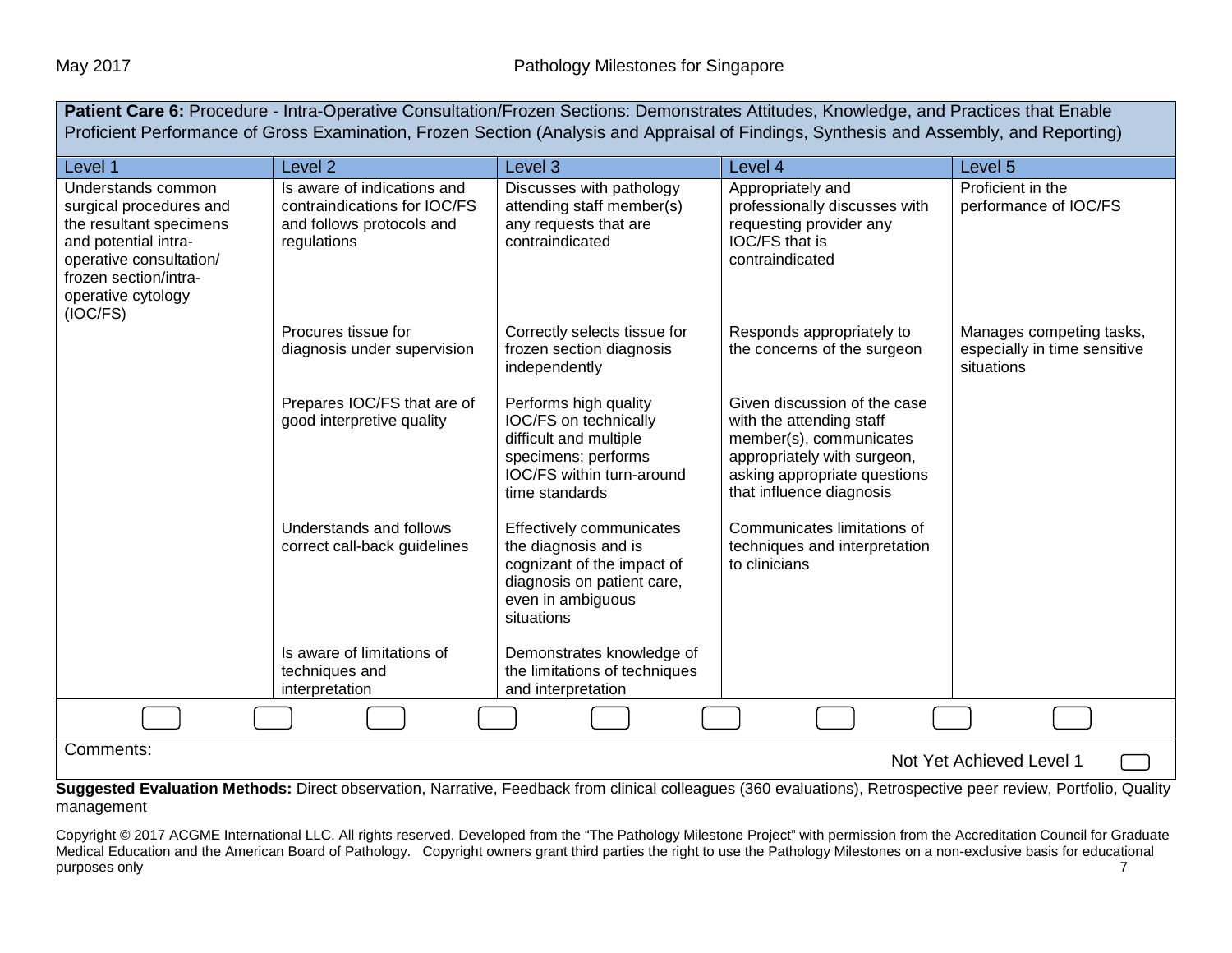Patient Care 7: Procedures: Other (e.g., Bone Marrow Aspiration, Apheresis, Fine Needle Aspiration (FNA) Biopsy, Ultrasound Guided FNA, etc.)

| Level 1                                 | Level <sub>2</sub>                                                                                                                                                                                                                                                                | Level 3                                                                                                                                                                                                                                                                                                    | Level 4                                                                                                                                                                                                                                                                                                                                   | Level 5                                                 |  |
|-----------------------------------------|-----------------------------------------------------------------------------------------------------------------------------------------------------------------------------------------------------------------------------------------------------------------------------------|------------------------------------------------------------------------------------------------------------------------------------------------------------------------------------------------------------------------------------------------------------------------------------------------------------|-------------------------------------------------------------------------------------------------------------------------------------------------------------------------------------------------------------------------------------------------------------------------------------------------------------------------------------------|---------------------------------------------------------|--|
| Recognizes the role of the<br>procedure | Participates in simulated<br>experience in the procedure,<br>including slide preparation<br>and staining, if applicable<br>Observes and assists on the<br>procedure<br>Observes or participates in<br>providing support to other<br>service providers performing<br>the procedure | Discusses with pathology<br>attending staff member(s)<br>any requests that are<br>contraindicated and is able<br>to assess specimen and<br>procedure adequacy<br>Performs a "time-out"<br>according to standard<br>procedures; performs the<br>procedure; procures<br>adequate specimens, if<br>applicable | Appropriately and<br>professionally documents<br>procedure and discusses with<br>clinical team and manages<br>complications<br>Performs the procedure with<br>minimal supervision<br>Understands indications for<br>and performs ultrasound<br>guided fine needle aspiration<br>biopsy (FNAB) and/or core<br>needle biopsy, if applicable | Is proficient in the<br>performance of the<br>procedure |  |
|                                         |                                                                                                                                                                                                                                                                                   | Provides an accurate<br>adequacy assessment and<br>triages specimens for<br>appropriate ancillary studies,<br>if applicable                                                                                                                                                                                | Provides appropriate<br>provisional assessment                                                                                                                                                                                                                                                                                            |                                                         |  |
|                                         |                                                                                                                                                                                                                                                                                   | Obtains informed consent                                                                                                                                                                                                                                                                                   |                                                                                                                                                                                                                                                                                                                                           |                                                         |  |
|                                         | Is aware of potential<br>complications of the<br>procedure and need to<br>obtain informed consent                                                                                                                                                                                 | Recognizes and<br>understands the<br>management of<br>complications of the<br>procedure                                                                                                                                                                                                                    | Manages complications of<br>the procedure or refers to the<br>appropriate health care<br>professional                                                                                                                                                                                                                                     |                                                         |  |
|                                         |                                                                                                                                                                                                                                                                                   |                                                                                                                                                                                                                                                                                                            |                                                                                                                                                                                                                                                                                                                                           |                                                         |  |
| Comments:<br>Not Yet Achieved Level 1   |                                                                                                                                                                                                                                                                                   |                                                                                                                                                                                                                                                                                                            |                                                                                                                                                                                                                                                                                                                                           |                                                         |  |

**Suggested Evaluation Methods:** Direct observation, Simulation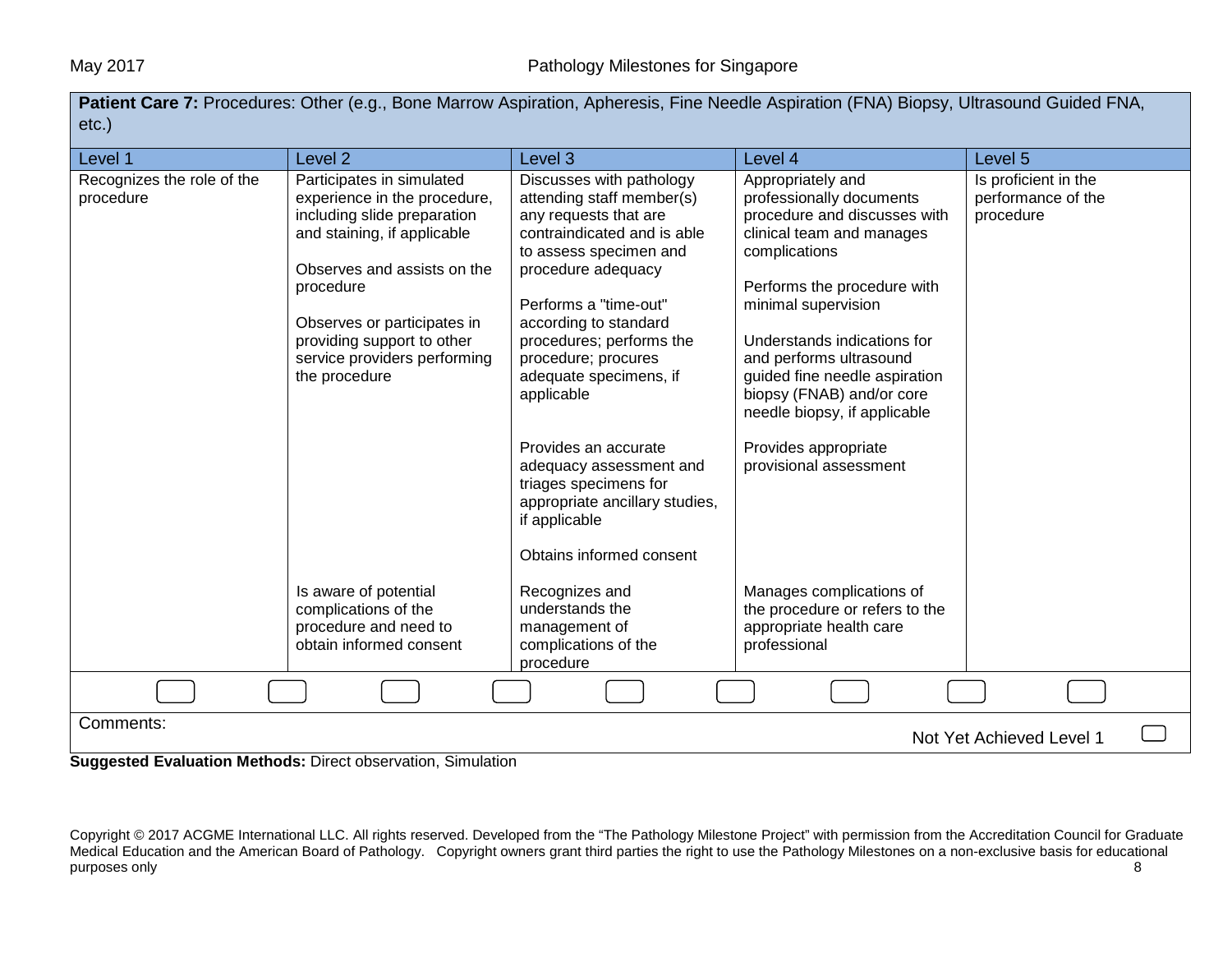| Medical Knowledge 1: Diagnostic Knowledge: Demonstrates Attitudes, Knowledge, and Practices that Incorporate Evidence-Based Medicine and<br>Promote Lifelong Learning |                                                                                   |                                                                                                                                                                                               |                                                                                                                                                                |                                                                                                                                                                                                          |  |  |
|-----------------------------------------------------------------------------------------------------------------------------------------------------------------------|-----------------------------------------------------------------------------------|-----------------------------------------------------------------------------------------------------------------------------------------------------------------------------------------------|----------------------------------------------------------------------------------------------------------------------------------------------------------------|----------------------------------------------------------------------------------------------------------------------------------------------------------------------------------------------------------|--|--|
| Level 1                                                                                                                                                               | Level <sub>2</sub>                                                                | Level 3                                                                                                                                                                                       | Level 4                                                                                                                                                        | Level 5                                                                                                                                                                                                  |  |  |
| Identifies the resources<br>for learning in pathology                                                                                                                 | Assimilates medical<br>knowledge in pathology<br>from various learning<br>sources | Performs scientific<br>literature review and<br>investigation of clinical<br>cases to inform patient<br>care (evidence-based<br>medicine) and improve<br>diagnostic knowledge of<br>pathology | Applies and synthesizes<br>medical knowledge from<br>scientific literature review<br>and investigation to inform<br>patient care (evidence-<br>based medicine) | Contributes to medical<br>knowledge of others and<br>participates in life-long<br>learning through literature<br>review, continuing<br>medical education (CME),<br>and Self-Assessment<br>Modules (SAMs) |  |  |
|                                                                                                                                                                       | Demonstrates textbook-<br>level diagnostic<br>knowledge for pathology             |                                                                                                                                                                                               | Presents and discusses<br>cases                                                                                                                                | Demonstrates proficiency<br>in knowledge of pathology                                                                                                                                                    |  |  |
|                                                                                                                                                                       |                                                                                   |                                                                                                                                                                                               | Demonstrates competence<br>in diagnostic knowledge of<br>pathology                                                                                             |                                                                                                                                                                                                          |  |  |
|                                                                                                                                                                       |                                                                                   |                                                                                                                                                                                               |                                                                                                                                                                |                                                                                                                                                                                                          |  |  |
| Comments:<br>Not Yet Achieved Level 1                                                                                                                                 |                                                                                   |                                                                                                                                                                                               |                                                                                                                                                                |                                                                                                                                                                                                          |  |  |

**Suggested Evaluation Methods:** Direct observation, Pre- and post-test, Rotation exams, Narrative, 360 evaluation, Board examination, Maintenance of certification/SAMs, Resident In-Service Examination (RISE) and Pathologist Recertification Individualized Self-Assessment Exam (PRISE)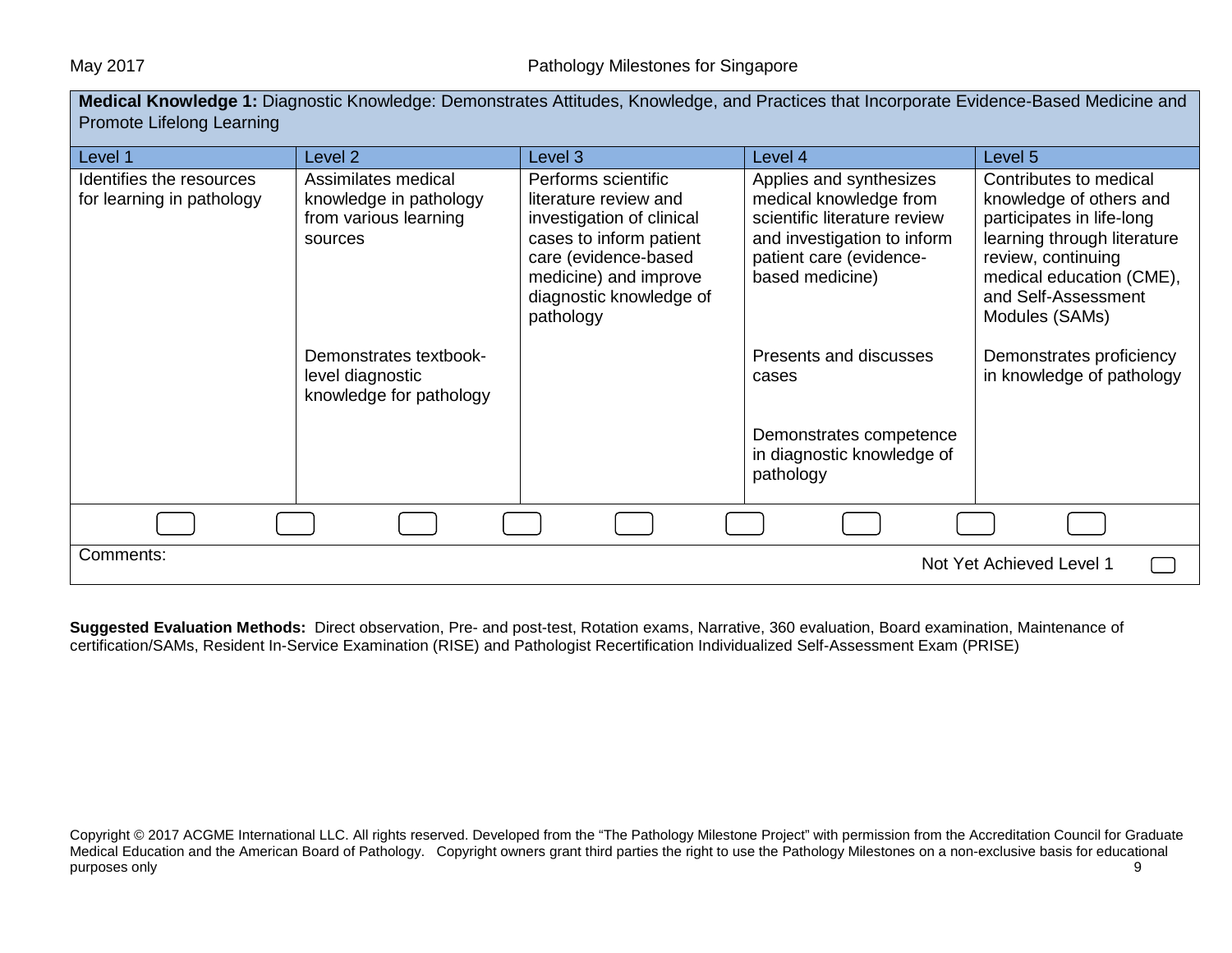| Medical Knowledge 2: Teaching: Demonstrates Ability to Interpret, Synthesize, and Summarize Knowledge; Teaches Others |                                                                                                               |                         |                                                                                                           |                                                                                                                    |  |
|-----------------------------------------------------------------------------------------------------------------------|---------------------------------------------------------------------------------------------------------------|-------------------------|-----------------------------------------------------------------------------------------------------------|--------------------------------------------------------------------------------------------------------------------|--|
| Level 1                                                                                                               | Level 2                                                                                                       | Level 3.                | Level 4                                                                                                   | Level 5                                                                                                            |  |
| Participates in active<br>learning                                                                                    | Understands and begins to<br>acquire the skills needed<br>for effective teaching<br>Teaches medical students, | Teaches peers as needed | Teaches across<br>departments and at all<br>levels, including to<br>clinicians, patients, and<br>families | Models teaching across<br>departments and at all<br>levels, including for<br>clinicians, patients, and<br>families |  |
|                                                                                                                       | as needed                                                                                                     |                         |                                                                                                           |                                                                                                                    |  |
|                                                                                                                       |                                                                                                               |                         |                                                                                                           |                                                                                                                    |  |
| Comments:                                                                                                             |                                                                                                               |                         |                                                                                                           | Not Yet Achieved Level 1                                                                                           |  |

**Suggested Evaluation Methods:** Direct observation, 360 evaluations, Teaching evaluations, Student performance on exams, Simulations, Conference presentation evaluation portfolio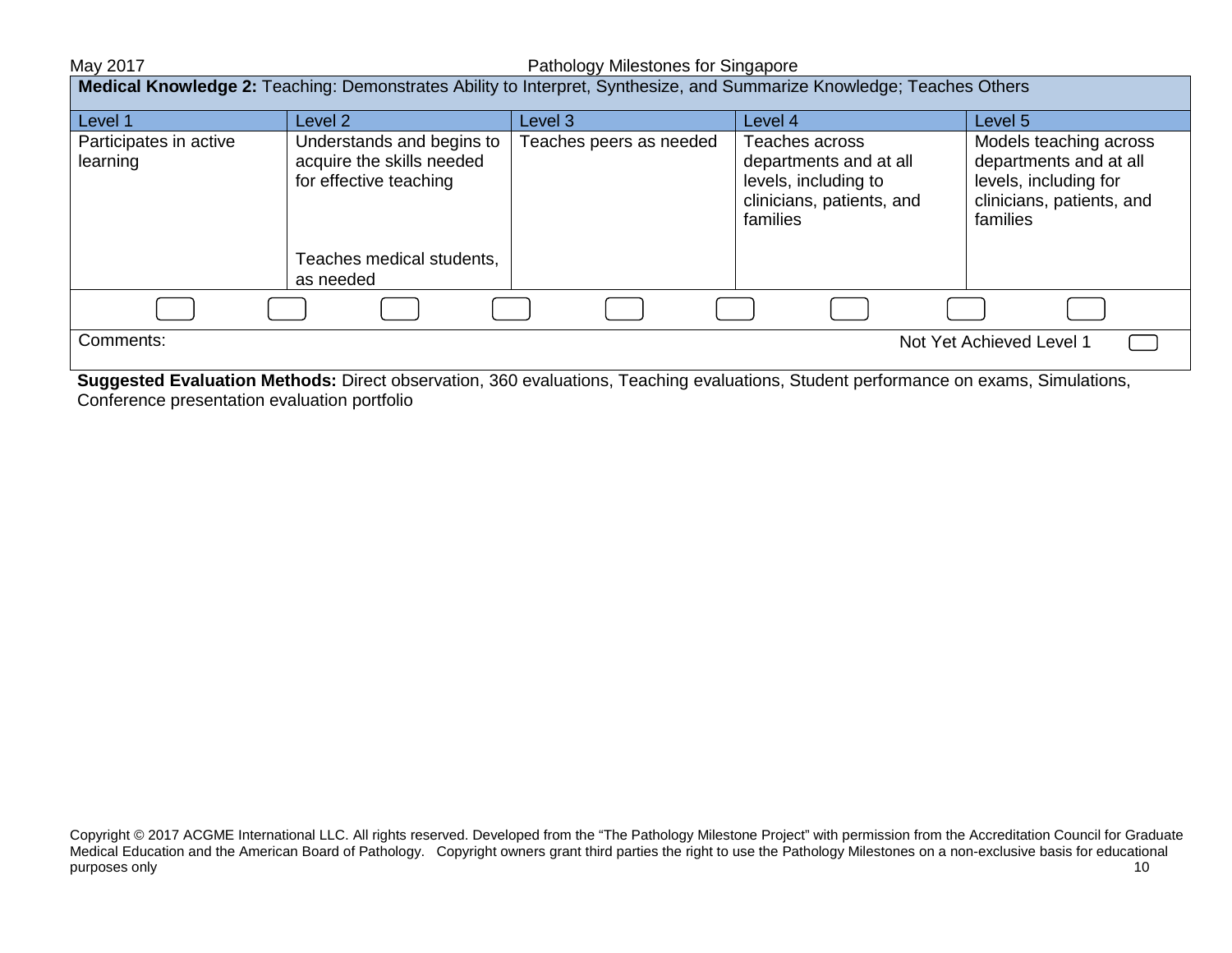May 2017 Pathology Milestones for Singapore **Medical Knowledge 3:** Procedure - Autopsy: Demonstrates Knowledge and Practices that Enable Proficient Performance of a Complete Autopsy (Analysis and Appraisal of Findings, Synthesis and Assembly, and Reporting)

| Level 1                                                                                                                               | Level <sub>2</sub>                                                                                                                                                                                                                      | Level 3                                                                                                                                                        | Level 4                                                                                                                                | Level 5                                                                                                                                                                                         |  |
|---------------------------------------------------------------------------------------------------------------------------------------|-----------------------------------------------------------------------------------------------------------------------------------------------------------------------------------------------------------------------------------------|----------------------------------------------------------------------------------------------------------------------------------------------------------------|----------------------------------------------------------------------------------------------------------------------------------------|-------------------------------------------------------------------------------------------------------------------------------------------------------------------------------------------------|--|
| Understands the principles<br>of confidentiality, universal<br>precautions, chemical<br>hazards, and personal<br>protective equipment | Properly identifies the<br>decedent and verifies consent<br>and limitations to extent of the<br>autopsy                                                                                                                                 | Plans and performs<br>complex/difficult cases                                                                                                                  | Performs uncomplicated gross<br>dissection within four hours                                                                           | Is proficient in the<br>performance of a complete<br>autopsy and in reporting the<br>results in a timely manner                                                                                 |  |
| Understands the value of an<br>autopsy                                                                                                | Performs all seven aspects of<br>a routine autopsy                                                                                                                                                                                      | Assists in preparation of<br>presentations for morbidity<br>and mortality (M&M), Clinical<br>Pathologic Conference<br>(CPatient Care), or other<br>conferences | Presents results at M&M,<br><b>CPatient Care, or other</b><br>conferences, and effectively<br>answers clinical questions               | Is proficient in the<br>presentation of results at<br>M&M, CPatient Care, or<br>other conferences, and in<br>answering clinical questions                                                       |  |
|                                                                                                                                       | Concisely reviews and<br>presents clinical<br>records/history; contacts the<br>clinical team in advance of<br>the case and summarizes<br>questions posed by the<br>clinical team<br>Is aware of reporting<br>regulations, such as legal | Understands chain of<br>custody, the elements of<br>scene investigation, trace<br>evidence, and court testimony                                                | Assesses and applies chain of<br>custody, interprets the<br>elements of scene<br>investigation, trace evidence,<br>and court testimony | Is proficient in the discussion<br>of the chain of custody, and<br>interpretation and<br>assessment of the elements<br>of scene investigation, trace<br>evidence, and giving court<br>testimony |  |
|                                                                                                                                       | jurisdiction, statutes regarding<br>authorization to perform<br>autopsy (medical examiner),<br>device reporting,<br>communicable diseases                                                                                               |                                                                                                                                                                |                                                                                                                                        |                                                                                                                                                                                                 |  |
|                                                                                                                                       |                                                                                                                                                                                                                                         |                                                                                                                                                                |                                                                                                                                        |                                                                                                                                                                                                 |  |
| Comments:<br>Not Yet Achieved Level 1                                                                                                 |                                                                                                                                                                                                                                         |                                                                                                                                                                |                                                                                                                                        |                                                                                                                                                                                                 |  |

**Suggested Evaluation Methods:** Direct observation; Feedback from clinical colleagues (360 evaluations), Narrative, Portfolio review, Quality management; Peer evaluation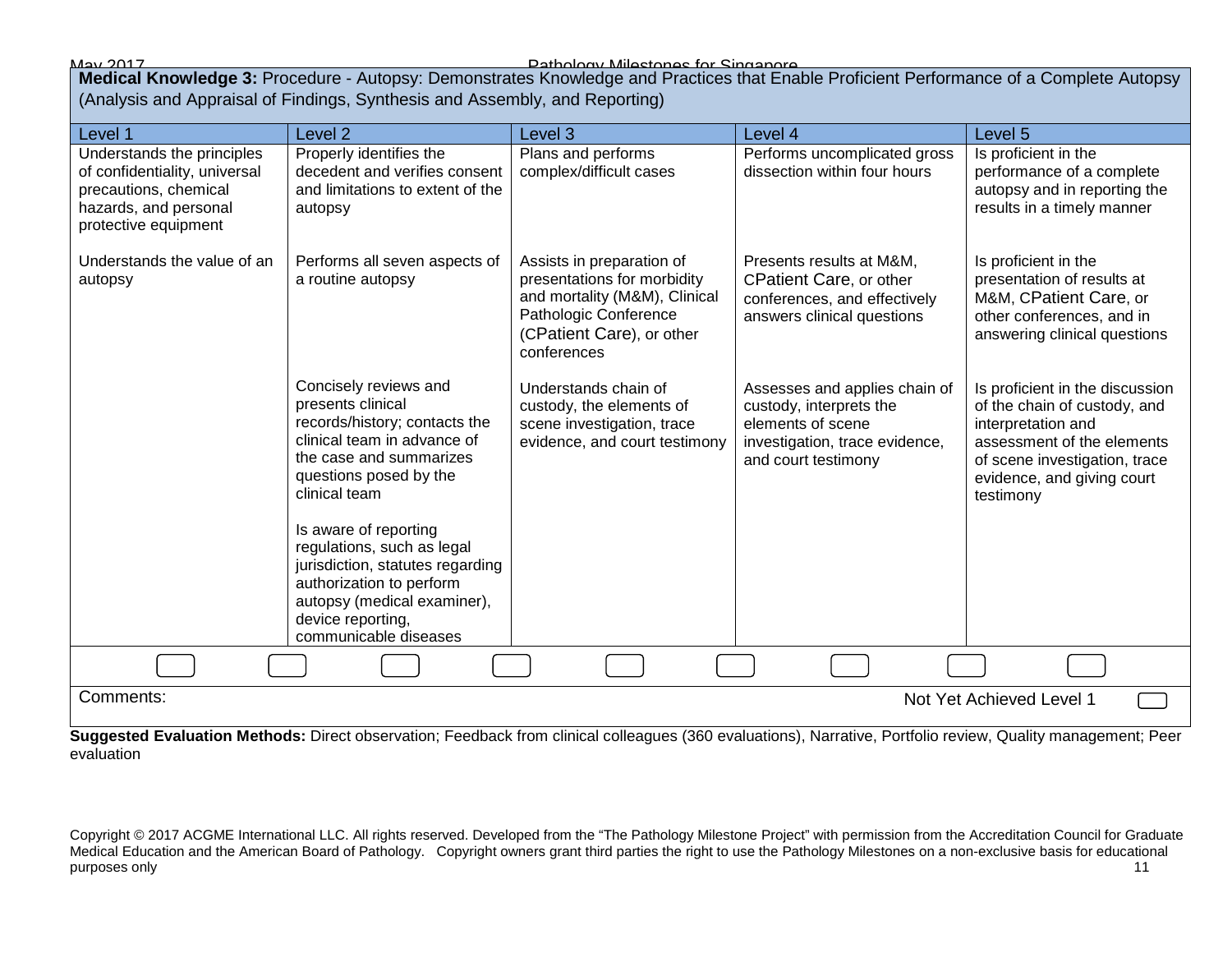**Systems-Based Practice 1: Patient Safety and Quality Improvement** 

| Level 1                         | Level 2                                            | Level 3                                                  | Level 4                                          | Level 5                                        |  |
|---------------------------------|----------------------------------------------------|----------------------------------------------------------|--------------------------------------------------|------------------------------------------------|--|
| Demonstrates knowledge          | Identifies system factors                          | Participates in analysis of                              | Conducts analysis of                             | Actively engages teams                         |  |
| of common patient safety        | that lead to patient safety                        | patient safety events                                    | patient safety events and                        | and processes to modify                        |  |
| events                          | events                                             | (simulated or actual)                                    | offers error prevention                          | systems to prevent patient                     |  |
|                                 |                                                    |                                                          | strategies (simulated or                         | safety events                                  |  |
|                                 |                                                    |                                                          | actual)                                          |                                                |  |
| Demonstrates knowledge          | Reports patient safety                             | Participates in disclosure                               | Discloses patient safety                         | Role models or mentors                         |  |
| of how to report patient        | events through institutional                       | of patient safety events to                              | events to patients and                           | others in the disclosure of                    |  |
| safety events                   | reporting systems (actual                          | patients and families                                    | families (simulated or                           | patient safety events                          |  |
|                                 | or simulated)                                      | (simulated or actual)                                    | actual)                                          |                                                |  |
|                                 |                                                    |                                                          |                                                  |                                                |  |
| Demonstrates knowledge          | Describes local quality<br>improvement initiatives | Participates in local quality<br>improvement initiatives | Demonstrates the skills                          | Creates, implements, and                       |  |
| of basic quality<br>improvement | (e.g., community                                   |                                                          | required to identify,<br>develop, implement, and | assesses quality<br>improvement initiatives at |  |
| methodologies and               | vaccination rate, infection                        |                                                          | analyze a quality                                | the institutional or                           |  |
| metrics                         | rate, smoking cessation)                           |                                                          | improvement project                              | community level                                |  |
|                                 |                                                    |                                                          |                                                  |                                                |  |
|                                 |                                                    |                                                          |                                                  |                                                |  |
| Comments:                       |                                                    |                                                          |                                                  | Not Yet Achieved Level 1                       |  |
|                                 |                                                    |                                                          |                                                  |                                                |  |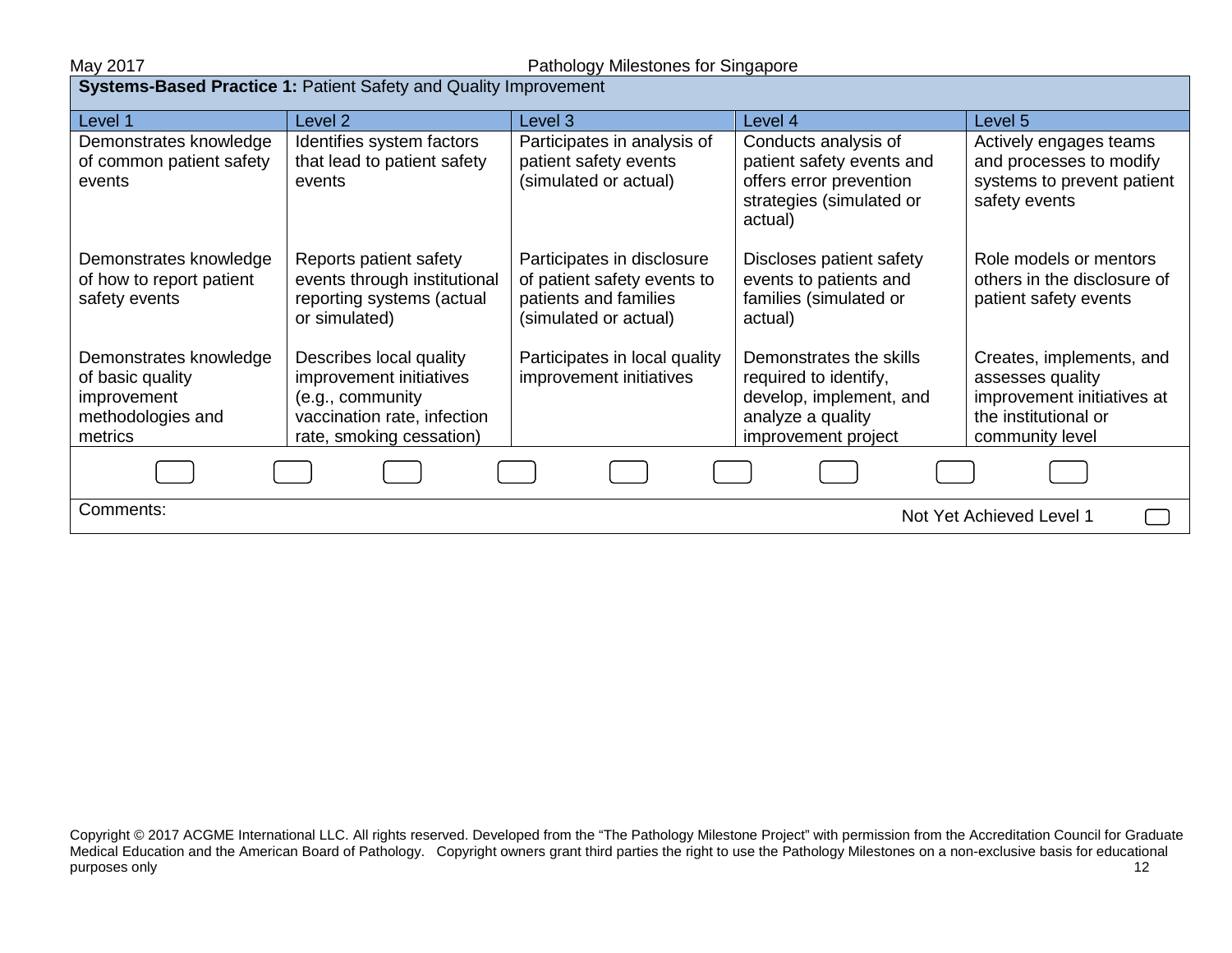| Systems-Based Practice 2: System Navigation for Patient-Centered Care                     |                                                                                                   |                                                                                                   |                                                                                                                                                                             |                                                                                                                                 |  |
|-------------------------------------------------------------------------------------------|---------------------------------------------------------------------------------------------------|---------------------------------------------------------------------------------------------------|-----------------------------------------------------------------------------------------------------------------------------------------------------------------------------|---------------------------------------------------------------------------------------------------------------------------------|--|
| Level 1                                                                                   | Level <sub>2</sub>                                                                                | Level 3                                                                                           | Level 4                                                                                                                                                                     | Level 5                                                                                                                         |  |
| Demonstrates knowledge<br>of care coordination                                            | Coordinates care of<br>patients in routine clinical                                               | Coordinates care of<br>patients in complex clinical                                               | Role models effective<br>coordination of patient-                                                                                                                           | Analyzes the process of<br>care coordination and                                                                                |  |
|                                                                                           | situations effectively                                                                            | situations effectively                                                                            | centered care among                                                                                                                                                         | leads in the design and                                                                                                         |  |
|                                                                                           | utilizing the roles of the                                                                        | utilizing the roles of their                                                                      | different disciplines and                                                                                                                                                   | implementation of                                                                                                               |  |
|                                                                                           | interprofessional teams                                                                           | interprofessional teams                                                                           | specialties                                                                                                                                                                 | improvements                                                                                                                    |  |
| Identifies key elements for<br>safe and effective<br>transitions of care and<br>hand-offs | Performs safe and<br>effective transitions of<br>care/hand-offs in routine<br>clinical situations | Performs safe and<br>effective transitions of<br>care/hand-offs in complex<br>clinical situations | Role models and advocates<br>for safe and effective<br>transitions of care/hand-offs<br>within and across health<br>care delivery systems,<br>including outpatient settings | Improves quality of<br>transitions of care within<br>and across health care<br>delivery systems to<br>optimize patient outcomes |  |
| Demonstrates knowledge                                                                    | Identifies specific                                                                               | Uses local resources                                                                              | Participates in changing                                                                                                                                                    | Leads innovations and                                                                                                           |  |
| of population and<br>community health needs                                               | population and community<br>health needs and                                                      | effectively to meet the<br>needs of a patient                                                     | and adapting practice to<br>provide for the needs of                                                                                                                        | advocates for populations<br>and communities with                                                                               |  |
| and disparities                                                                           | inequities for their local                                                                        | population and community                                                                          | specific populations                                                                                                                                                        | health care inequities                                                                                                          |  |
|                                                                                           | population                                                                                        |                                                                                                   |                                                                                                                                                                             |                                                                                                                                 |  |
|                                                                                           |                                                                                                   |                                                                                                   |                                                                                                                                                                             |                                                                                                                                 |  |
| Comments:<br>Not Yet Achieved Level 1                                                     |                                                                                                   |                                                                                                   |                                                                                                                                                                             |                                                                                                                                 |  |

Copyright © 2017 ACGME International LLC. All rights reserved. Developed from the "The Pathology Milestone Project" with permission from the Accreditation Council for Graduate Medical Education and the American Board of Pathology. Copyright owners grant third parties the right to use the Pathology Milestones on a non-exclusive basis for educational purposes only the contract of the contract of the contract of the contract of the contract of the contract of the contract of the contract of the contract of the contract of the contract of the contract of the contract of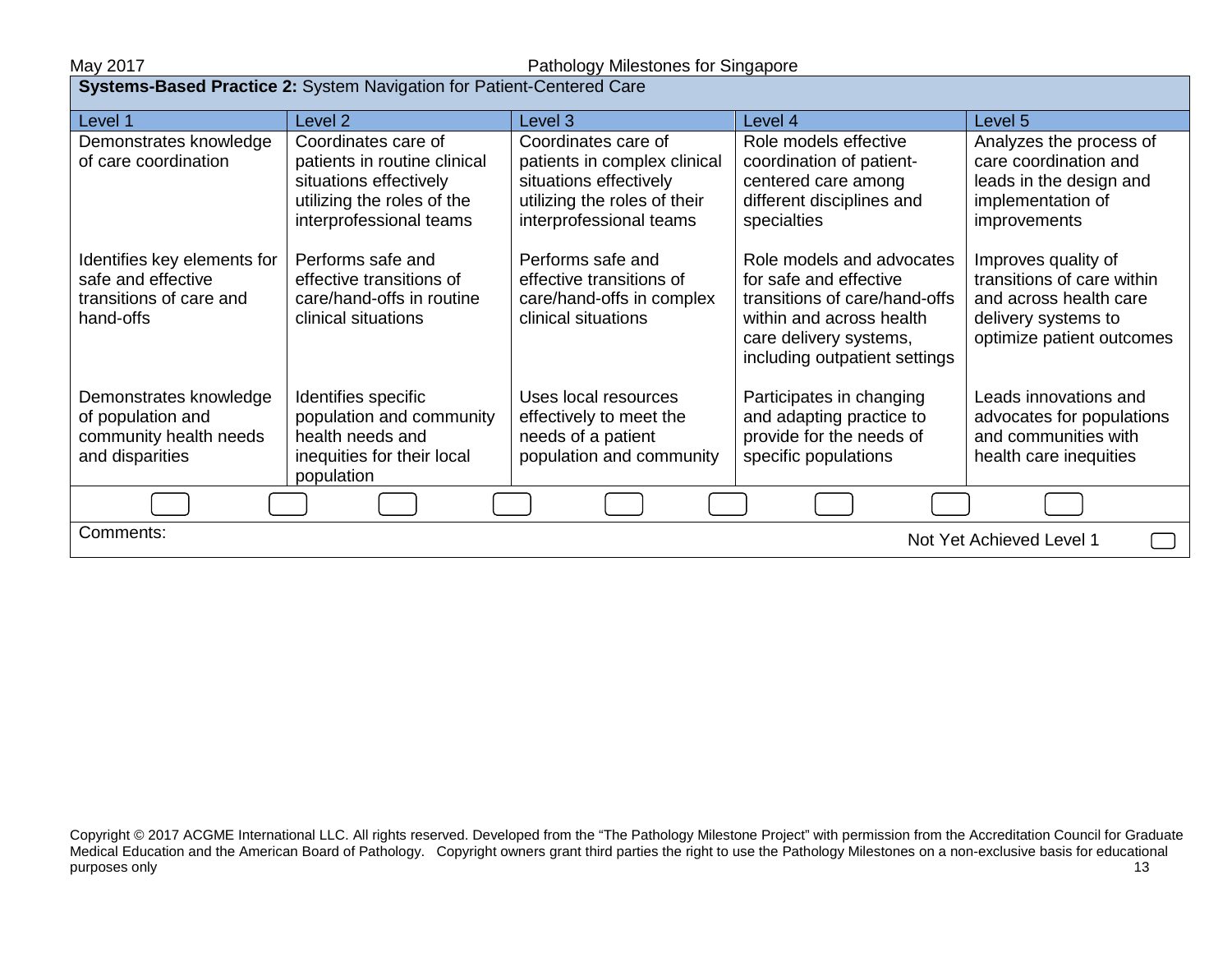| <b>Systems-Based Practice 3: Physician Role in Health Care Systems</b>                                                                         |                                                                                                                                  |                                                                                                                                                                      |                                                                                                                                                                      |                                                                                                                        |  |
|------------------------------------------------------------------------------------------------------------------------------------------------|----------------------------------------------------------------------------------------------------------------------------------|----------------------------------------------------------------------------------------------------------------------------------------------------------------------|----------------------------------------------------------------------------------------------------------------------------------------------------------------------|------------------------------------------------------------------------------------------------------------------------|--|
| Level 1                                                                                                                                        | Level 2                                                                                                                          | Level 3                                                                                                                                                              | Level 4                                                                                                                                                              | Level 5                                                                                                                |  |
| Identifies components of<br>the complex health care<br>system                                                                                  | Describes the physician's<br>role and how the<br>interrelated components of<br>complex health care<br>system impact patient care | Analyzes how personal<br>practice affects the system<br>(e.g., length of stay,<br>readmission rates, clinical<br>efficiency)                                         | Manages the interrelated<br>components of the complex<br>health care systems for<br>efficient and effective<br>patient care                                          | Advocates for or leads<br>change to enhance<br>systems for high-value,<br>efficient, and effective<br>patient care     |  |
| Describes basic health<br>payment systems,<br>including government,<br>private, public, and<br>uninsured care and<br>different practice models | Delivers care informed by<br>patient-specific payment<br>model                                                                   | Utilizes shared decision<br>making in patient care,<br>taking into consideration<br>payment models                                                                   | Advocates for patient care<br>understanding the<br>limitations of each patient's<br>payment model (e.g.,<br>community resources,<br>patient assistance<br>resources) | Participates in advocacy<br>activities for health policy<br>to better align payment<br>systems with high-value<br>care |  |
|                                                                                                                                                |                                                                                                                                  | Identifies resources and<br>effectively plans for<br>transition to practice (e.g.,<br>information technology,<br>legal, billing and coding,<br>financial, personnel) | Describes basic elements<br>needed to transition to<br>practice (e.g., contract<br>negotiations, malpractice<br>insurance, government<br>regulation, compliance)     |                                                                                                                        |  |
|                                                                                                                                                |                                                                                                                                  |                                                                                                                                                                      |                                                                                                                                                                      |                                                                                                                        |  |
| Comments:<br>Not Yet Achieved Level 1                                                                                                          |                                                                                                                                  |                                                                                                                                                                      |                                                                                                                                                                      |                                                                                                                        |  |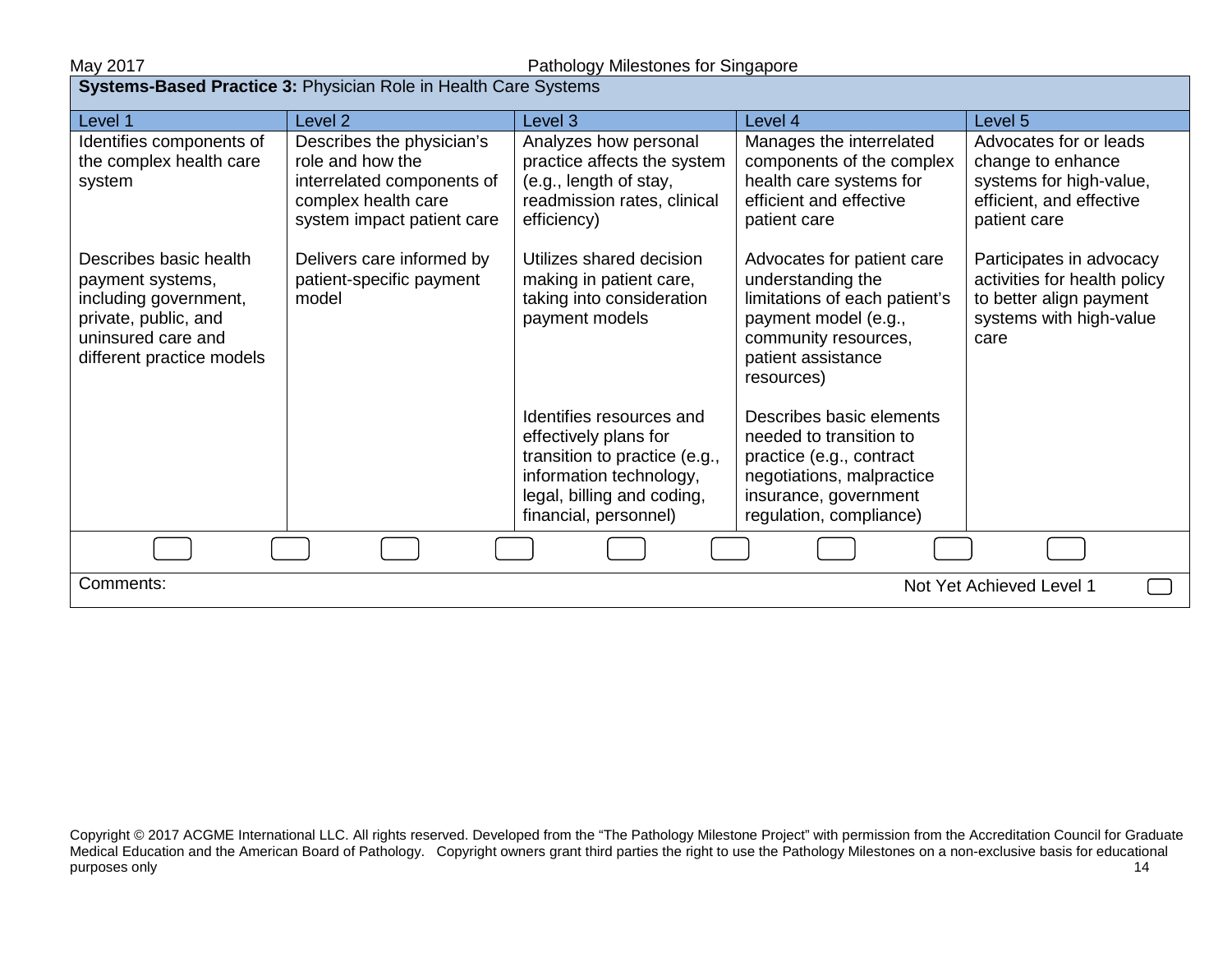| Practice-Based Learning and Improvement 1: Evidence-Based and Informed Practice                                                                                 |                                                                                                                             |                                                                                                                                  |                                                                                                                                                                    |                                                                                                                                                   |  |  |
|-----------------------------------------------------------------------------------------------------------------------------------------------------------------|-----------------------------------------------------------------------------------------------------------------------------|----------------------------------------------------------------------------------------------------------------------------------|--------------------------------------------------------------------------------------------------------------------------------------------------------------------|---------------------------------------------------------------------------------------------------------------------------------------------------|--|--|
| Level 1                                                                                                                                                         | Level <sub>2</sub>                                                                                                          | Level 3                                                                                                                          | Level 4                                                                                                                                                            | Level 5                                                                                                                                           |  |  |
| Demonstrates how to<br>access and use available<br>evidence, and incorporate<br>patient preferences and<br>values in order to take care<br>of a routine patient | Articulates clinical<br>questions and elicits<br>patient preferences and<br>values in order to guide<br>evidence-based care | Locates and applies the<br>best available evidence,<br>integrated with patient<br>preference, to the care<br>of complex patients | Critically appraises and<br>applies evidence even in<br>the face of uncertainty and<br>conflicting evidence to<br>guide care tailored to the<br>individual patient | Coaches others to critically<br>appraise and apply<br>evidence for complex<br>patients and/or participates<br>in the development of<br>guidelines |  |  |
|                                                                                                                                                                 |                                                                                                                             |                                                                                                                                  |                                                                                                                                                                    |                                                                                                                                                   |  |  |
| Comments:<br>Not Yet Achieved Level 1                                                                                                                           |                                                                                                                             |                                                                                                                                  |                                                                                                                                                                    |                                                                                                                                                   |  |  |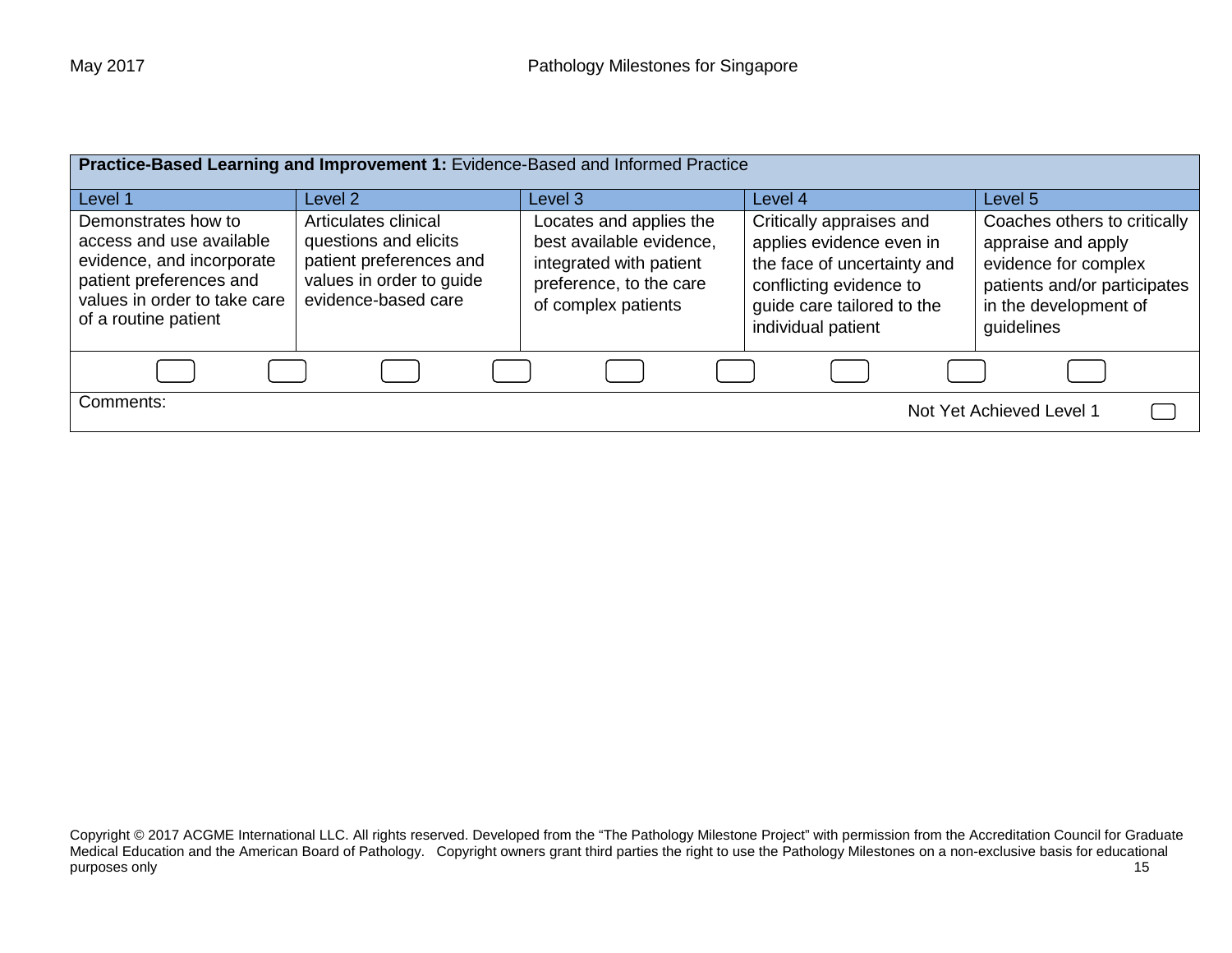| Practice-Based Learning and Improvement 2: Reflective Practice and Commitment to Personal Growth      |                                                                                                                        |                                                                                                                                            |                                                                                                                                   |                                                                                            |  |
|-------------------------------------------------------------------------------------------------------|------------------------------------------------------------------------------------------------------------------------|--------------------------------------------------------------------------------------------------------------------------------------------|-----------------------------------------------------------------------------------------------------------------------------------|--------------------------------------------------------------------------------------------|--|
| Level 1                                                                                               | Level 2                                                                                                                | Level 3                                                                                                                                    | Level 4                                                                                                                           | Level 5                                                                                    |  |
| Accepts responsibility for<br>personal and professional<br>development by<br>establishing goals       | Demonstrates openness to<br>performance data (feedback<br>and other input) in order to<br>inform goals                 | Seeks performance data<br>episodically, with<br>adaptability and humility                                                                  | Intentionally seeks<br>performance data<br>consistently, with<br>adaptability and humility                                        | Role models consistently<br>seeking performance<br>data, with adaptability and<br>humility |  |
| Identifies the factors that<br>contribute to gap(s)<br>between expectations and<br>actual performance | Analyzes and reflects on<br>the factors that contribute to<br>gap(s) between<br>expectations and actual<br>performance | Analyzes, reflects on, and<br>institutes behavioral<br>change(s) to narrow the<br>gap(s) between<br>expectations and actual<br>performance | Challenges assumptions<br>and considers alternatives<br>in narrowing the gap(s)<br>between expectations and<br>actual performance | Coaches others on<br>reflective practice                                                   |  |
| <b>Actively seeks</b><br>opportunities to improve                                                     | Designs and implements a<br>learning plan, with<br>prompting                                                           | Independently creates and<br>implements a learning plan                                                                                    | Uses performance data to<br>measure the effectiveness<br>of the learning plan and,<br>when necessary, improves                    | Facilitates the design and<br>implementation of<br>learning plans for others               |  |
|                                                                                                       |                                                                                                                        |                                                                                                                                            |                                                                                                                                   |                                                                                            |  |
| Comments:<br>Not Yet Achieved Level 1                                                                 |                                                                                                                        |                                                                                                                                            |                                                                                                                                   |                                                                                            |  |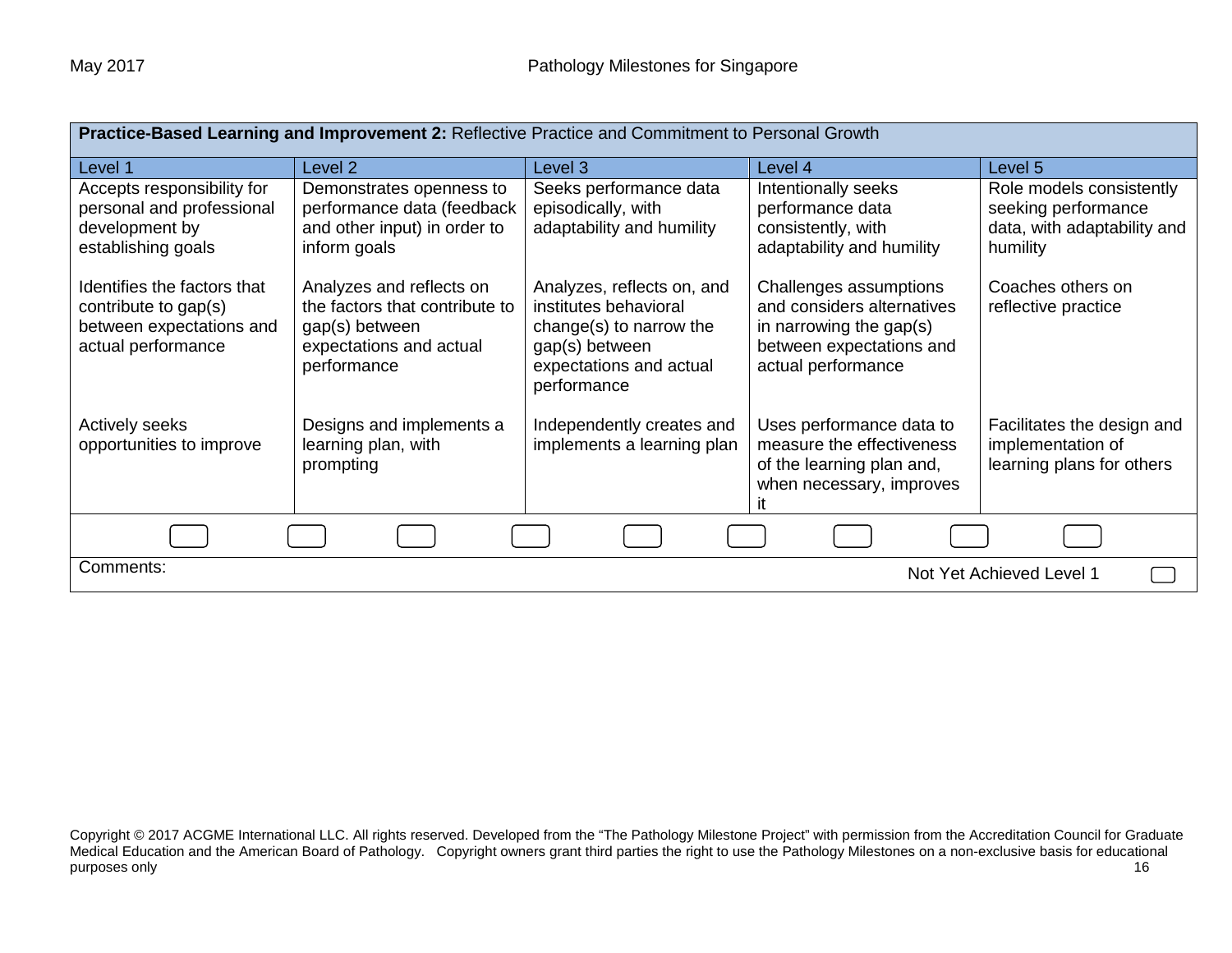| <b>Professionalism 1: Professional Behavior and Ethical Principles</b>                                                                                                                                                                          |                                                                             |                                                                                            |                                                                                                                                                                                                                 |                                                                                                                                           |  |
|-------------------------------------------------------------------------------------------------------------------------------------------------------------------------------------------------------------------------------------------------|-----------------------------------------------------------------------------|--------------------------------------------------------------------------------------------|-----------------------------------------------------------------------------------------------------------------------------------------------------------------------------------------------------------------|-------------------------------------------------------------------------------------------------------------------------------------------|--|
| Level 1                                                                                                                                                                                                                                         | Level <sub>2</sub>                                                          | Level 3                                                                                    | Level 4                                                                                                                                                                                                         | Level 5                                                                                                                                   |  |
| Identifies and describes<br>potential triggers for<br>professionalism lapses                                                                                                                                                                    | Demonstrates insight into<br>professional behavior in<br>routine situations | Demonstrates<br>professional behavior in<br>complex or stressful<br>situations             | Recognizes situations that<br>may trigger<br>professionalism lapses and<br>intervenes to prevent<br>lapses in self and others                                                                                   | Coaches others when<br>their behavior fails to meet<br>professional expectations                                                          |  |
| Describes when and how<br>to appropriately report<br>professionalism lapses,<br>including strategies for<br>addressing common<br>barriers                                                                                                       | Takes responsibility for<br>own professionalism<br>lapses                   | Analyzes complex<br>situations using ethical<br>principles                                 | Recognizes and utilizes<br>appropriate resources for<br>managing and resolving<br>ethical dilemmas as<br>needed (e.g., ethics<br>consultations, literature<br>review, risk<br>management/legal<br>consultation) | Identifies and seeks to<br>address system-level<br>factors that induce or<br>exacerbate ethical<br>problems or impede their<br>resolution |  |
| Demonstrates knowledge<br>of the ethical principles<br>underlying informed<br>consent, surrogate<br>decision making,<br>advance directives.<br>confidentiality, error<br>disclosure, stewardship<br>of limited resources, and<br>related topics | Analyzes straightforward<br>situations using ethical<br>principles          | Recognizes need to seek<br>help in managing and<br>resolving complex ethical<br>situations |                                                                                                                                                                                                                 |                                                                                                                                           |  |
|                                                                                                                                                                                                                                                 |                                                                             |                                                                                            |                                                                                                                                                                                                                 |                                                                                                                                           |  |
| Comments:<br>Not Yet Achieved Level 1                                                                                                                                                                                                           |                                                                             |                                                                                            |                                                                                                                                                                                                                 |                                                                                                                                           |  |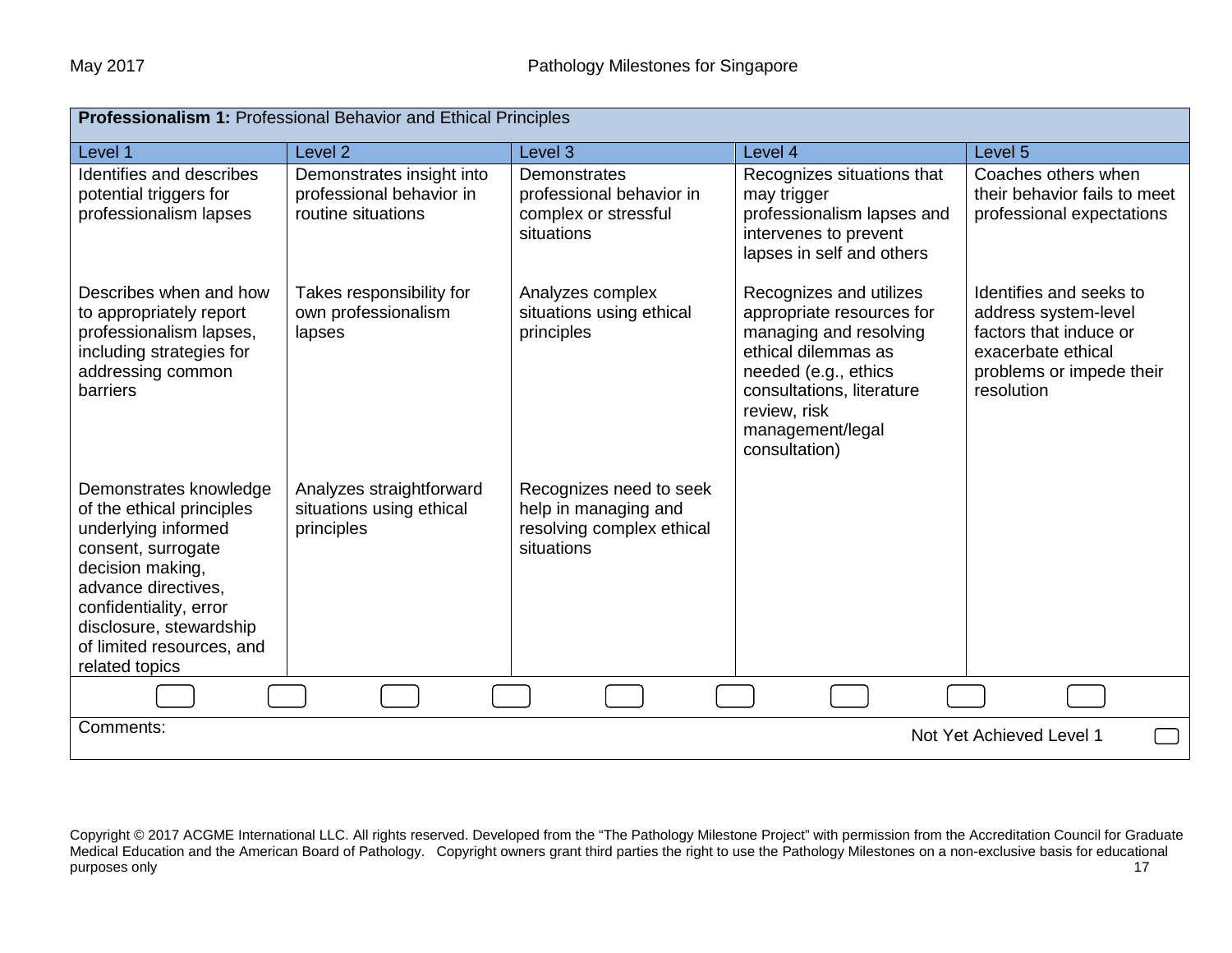| Professionalism 2: Accountability/Conscientiousness                                                                                                                                                                 |                                                                                                                               |                                                                                                                                               |                                                                                                                             |                                       |  |  |
|---------------------------------------------------------------------------------------------------------------------------------------------------------------------------------------------------------------------|-------------------------------------------------------------------------------------------------------------------------------|-----------------------------------------------------------------------------------------------------------------------------------------------|-----------------------------------------------------------------------------------------------------------------------------|---------------------------------------|--|--|
| Level 1                                                                                                                                                                                                             | Level 2                                                                                                                       | Level 3                                                                                                                                       | Level 4                                                                                                                     | Level 5                               |  |  |
| Takes responsibility for<br>failure to complete tasks<br>and responsibilities,<br>identifies potential<br>contributing factors, and<br>describes strategies for<br>ensuring timely task<br>completion in the future | Performs tasks and<br>responsibilities in a timely<br>manner with appropriate<br>attention to detail in routine<br>situations | Performs tasks and<br>responsibilities in a timely<br>manner with appropriate<br>attention to detail in<br>complex or stressful<br>situations | Recognizes situations that<br>may impact others' ability to<br>complete tasks and<br>responsibilities in a timely<br>manner | Takes ownership of<br>system outcomes |  |  |
| Responds promptly to<br>requests or reminders to<br>complete tasks and<br>responsibilities                                                                                                                          | Recognizes situations that<br>may impact own ability to<br>complete tasks and<br>responsibilities in a timely<br>manner       | Proactively implements<br>strategies to ensure that<br>the needs of patients,<br>teams, and systems are<br>met                                |                                                                                                                             |                                       |  |  |
|                                                                                                                                                                                                                     |                                                                                                                               |                                                                                                                                               |                                                                                                                             |                                       |  |  |
| Comments:                                                                                                                                                                                                           |                                                                                                                               |                                                                                                                                               |                                                                                                                             | Not Yet Achieved Level 1              |  |  |

Copyright © 2017 ACGME International LLC. All rights reserved. Developed from the "The Pathology Milestone Project" with permission from the Accreditation Council for Graduate Medical Education and the American Board of Pathology. Copyright owners grant third parties the right to use the Pathology Milestones on a non-exclusive basis for educational purposes only and the control of the control of the control of the control of the control of the control of the control of the control of the control of the control of the control of the control of the control of the contr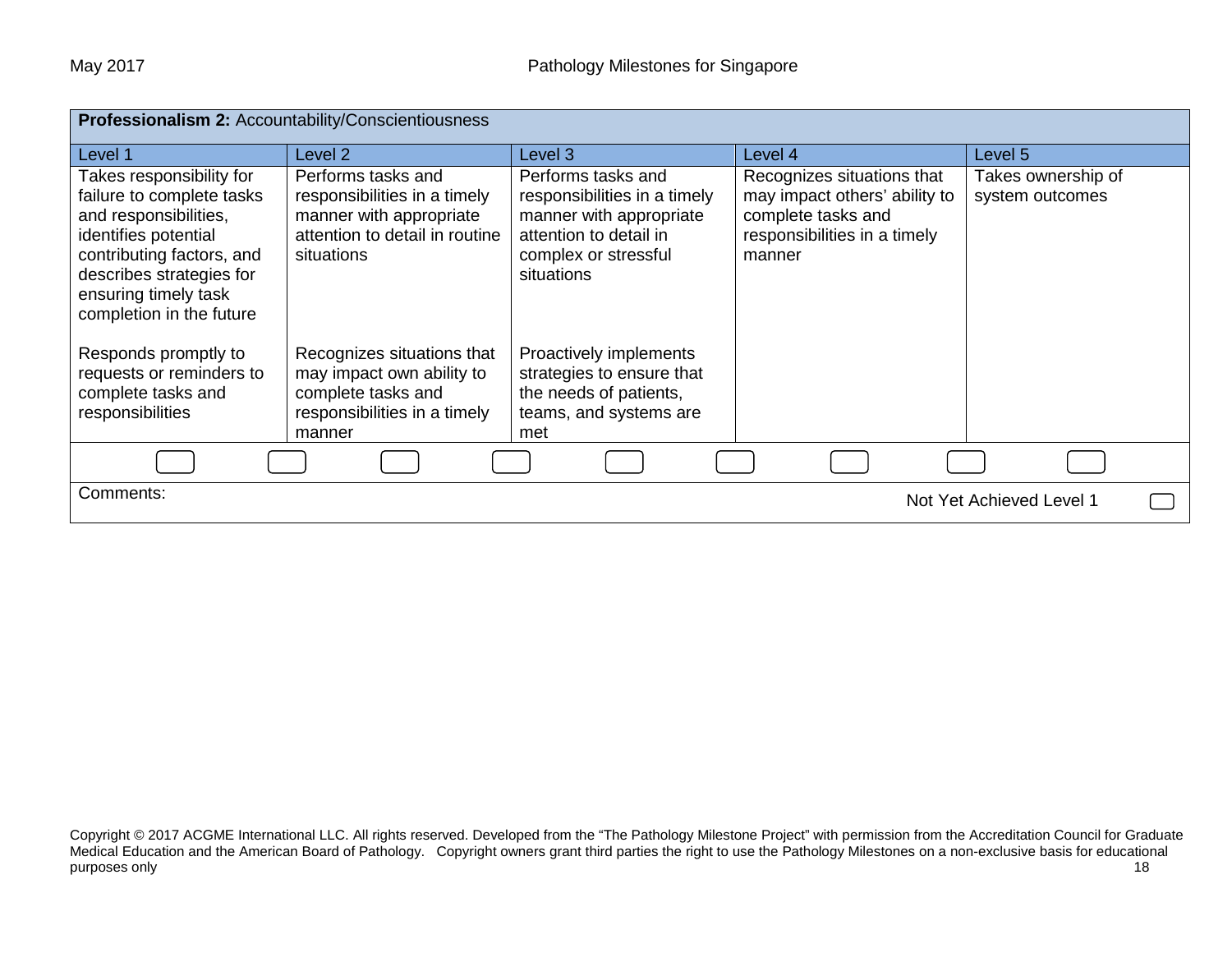| Professionalism 3: Self-Awareness and Help-Seeking                                  |                                                                                  |                                                                                                                        |                                                                                                                  |                                                                                                                                 |  |  |
|-------------------------------------------------------------------------------------|----------------------------------------------------------------------------------|------------------------------------------------------------------------------------------------------------------------|------------------------------------------------------------------------------------------------------------------|---------------------------------------------------------------------------------------------------------------------------------|--|--|
| Level 1                                                                             | Level 2                                                                          | Level 3                                                                                                                | Level 4                                                                                                          | Level 5                                                                                                                         |  |  |
| Recognizes status of<br>personal and<br>professional well-being,<br>with assistance | Independently recognizes<br>status of personal and<br>professional well-being    | With assistance,<br>proposes a plan to<br>optimize personal and<br>professional well-being                             | Independently develops a<br>plan to optimize personal<br>and professional well-<br>being                         | Coaches others when<br>emotional responses or<br>limitations in<br>knowledge/skills do not<br>meet professional<br>expectations |  |  |
| Recognizes limits in the<br>knowledge/skills of self<br>or team, with assistance    | Independently recognizes<br>limits in the<br>knowledge/skills of self or<br>team | With assistance,<br>proposes a plan to<br>remediate or improve<br>limits in the<br>knowledge/skills of self or<br>team | Independently develops a<br>plan to remediate or<br>improve limits in the<br>knowledge/skills of self or<br>team |                                                                                                                                 |  |  |
|                                                                                     | Demonstrates appropriate<br>help-seeking behaviors                               |                                                                                                                        |                                                                                                                  |                                                                                                                                 |  |  |
|                                                                                     |                                                                                  |                                                                                                                        |                                                                                                                  |                                                                                                                                 |  |  |
| Comments:                                                                           |                                                                                  |                                                                                                                        |                                                                                                                  | Not Yet Achieved Level 1                                                                                                        |  |  |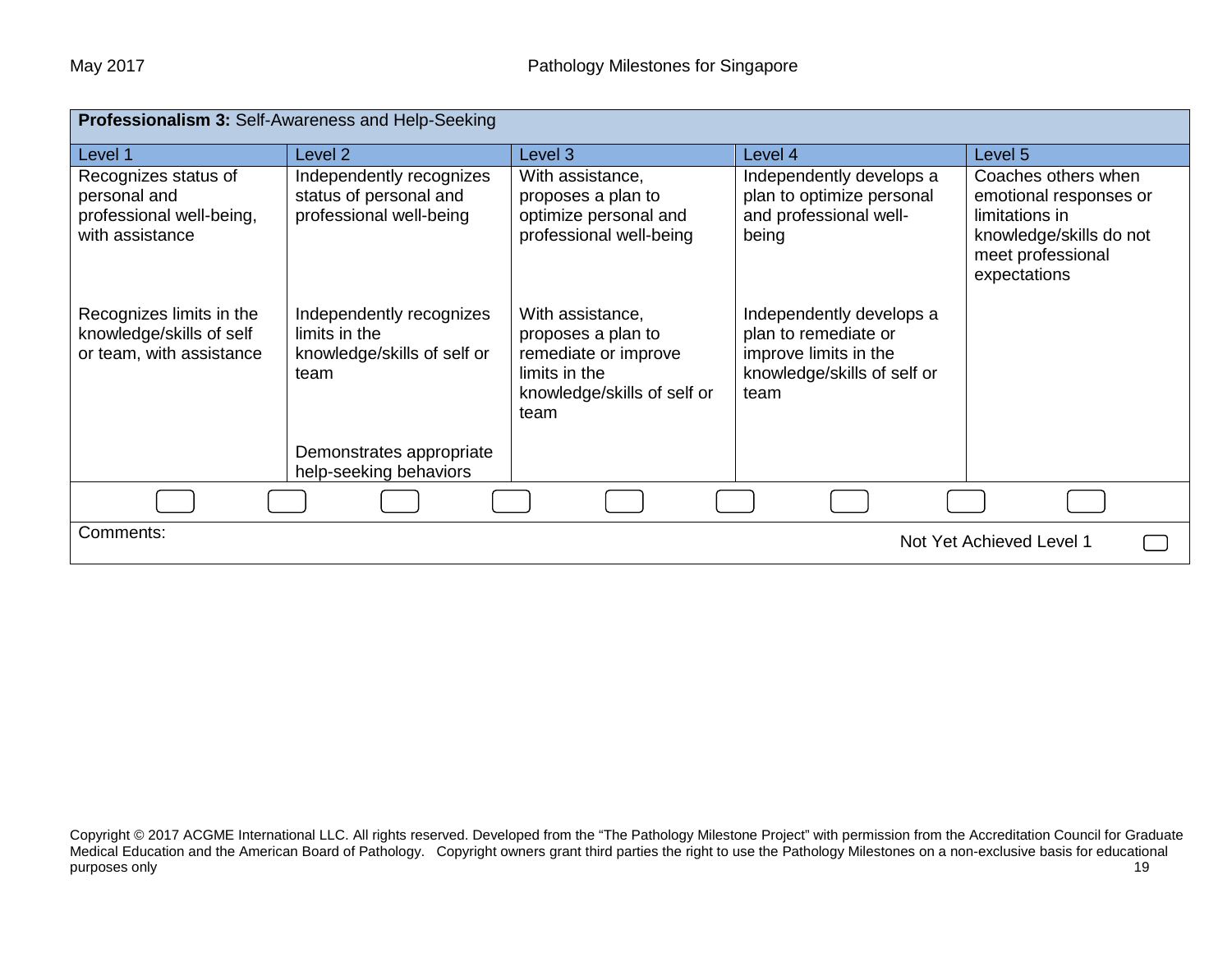| Interpersonal and Communication Skills 1: Patient- and Family-Centered Communication                                                                                                       |                                                                                                                                                                                                                      |                                                                                                                                                                                                   |                                                                                                                                                                            |                                                                                                                                              |  |
|--------------------------------------------------------------------------------------------------------------------------------------------------------------------------------------------|----------------------------------------------------------------------------------------------------------------------------------------------------------------------------------------------------------------------|---------------------------------------------------------------------------------------------------------------------------------------------------------------------------------------------------|----------------------------------------------------------------------------------------------------------------------------------------------------------------------------|----------------------------------------------------------------------------------------------------------------------------------------------|--|
| Level 1                                                                                                                                                                                    | Level <sub>2</sub>                                                                                                                                                                                                   | Level <sub>3</sub>                                                                                                                                                                                | Level 4                                                                                                                                                                    | Level 5                                                                                                                                      |  |
| Uses language and non-<br>verbal behavior to<br>demonstrate respect and<br>establish rapport                                                                                               | Establishes a therapeutic<br>relationship in<br>straightforward<br>encounters using active<br>listening and clear<br>language                                                                                        | Establishes a therapeutic<br>relationship<br>in challenging patient<br>encounters                                                                                                                 | Easily establishes<br>therapeutic relationships,<br>with attention to<br>patient/family concerns<br>and context, regardless of<br>complexity                               | Mentors others in situational<br>awareness and critical self-<br>reflection to consistently<br>develop positive therapeutic<br>relationships |  |
| Identifies common barriers to<br>effective communication<br>(e.g., language, disability)<br>while accurately<br>communicating own role<br>within the health care system                    | Identifies complex barriers<br>to effective<br>communication (e.g.,<br>health literacy, cultural)                                                                                                                    | When prompted, reflects<br>on personal biases while<br>attempting to minimize<br>communication barriers                                                                                           | Independently recognizes<br>personal biases while<br>attempting to proactively<br>minimize communication<br>barriers                                                       | Role models self-<br>awareness practice while<br>identifying teaching a<br>contextual approach to<br>minimize communication<br>barriers      |  |
| Identifies the need to adjust<br>communication strategies<br>based on assessment of<br>patient/family expectations<br>and understanding of their<br>health status and treatment<br>options | Organizes and initiates<br>communication with<br>patient/family by<br>introducing stakeholders,<br>setting the agenda,<br>clarifying expectations,<br>and verifying an<br>understanding of the<br>clinical situation | With guidance, sensitively<br>and compassionately<br>delivers medical<br>information; elicits<br>patient/family values, goals<br>and preferences; and<br>acknowledges uncertainty<br>and conflict | Independently uses<br>shared decision making to<br>align patient/family<br>values, goals, and<br>preferences with<br>treatment options to make<br>a personalized care plan | Role models shared<br>decision making in<br>patient/family<br>communication in situations<br>with a high degree of<br>uncertainty/conflict   |  |
|                                                                                                                                                                                            |                                                                                                                                                                                                                      |                                                                                                                                                                                                   |                                                                                                                                                                            |                                                                                                                                              |  |
| Comments:<br>Not Yet Achieved Level 1                                                                                                                                                      |                                                                                                                                                                                                                      |                                                                                                                                                                                                   |                                                                                                                                                                            |                                                                                                                                              |  |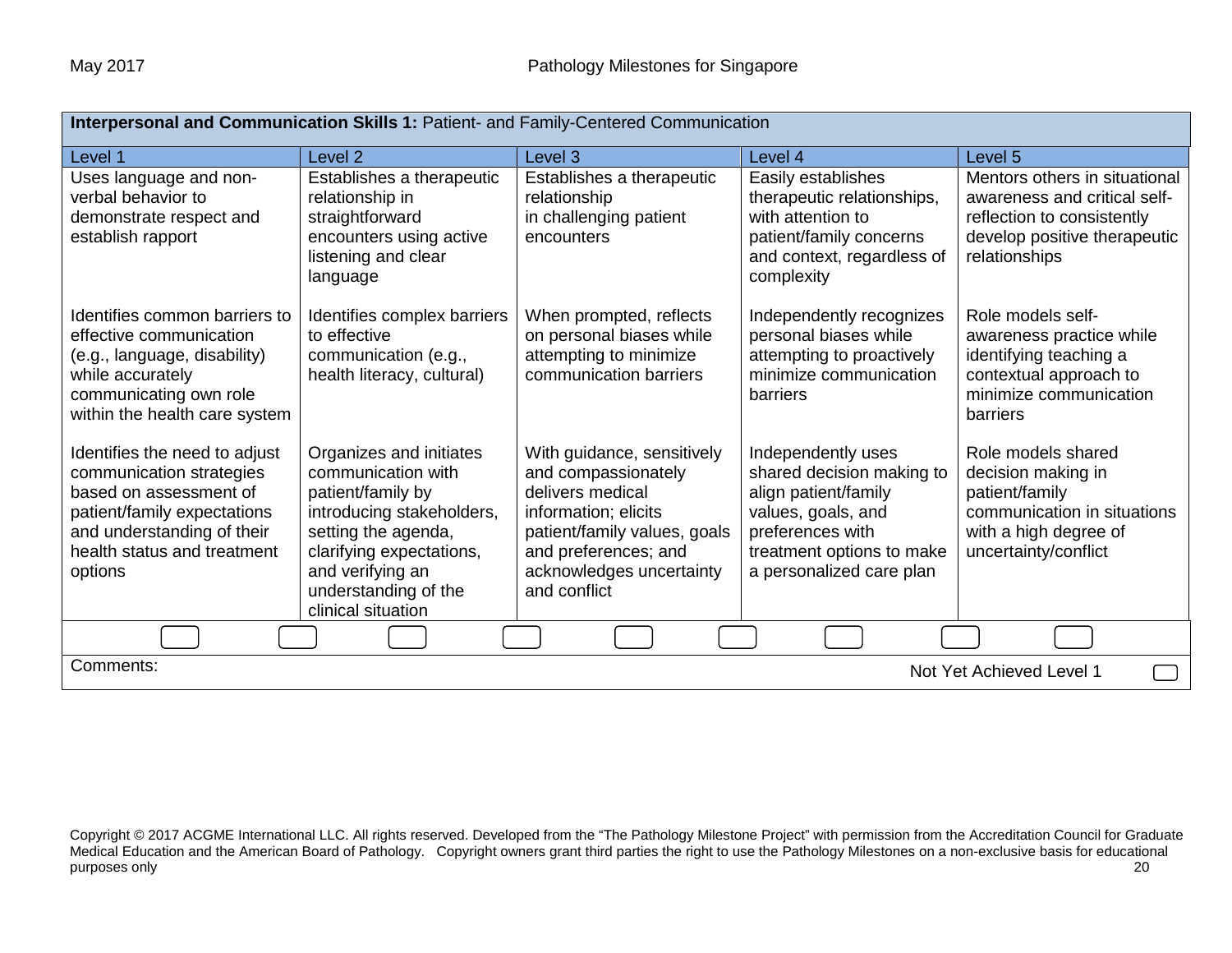| Interpersonal and Communication Skills 2: Interprofessional and Team Communication |                                                                                 |                                                                            |                                                                                                                 |                                                                                                                                                 |  |
|------------------------------------------------------------------------------------|---------------------------------------------------------------------------------|----------------------------------------------------------------------------|-----------------------------------------------------------------------------------------------------------------|-------------------------------------------------------------------------------------------------------------------------------------------------|--|
| Level 1                                                                            | Level <sub>2</sub>                                                              | Level 3                                                                    | Level 4                                                                                                         | Level 5                                                                                                                                         |  |
| Respectfully requests a<br>consultation                                            | Clearly and concisely<br>requests a consultation                                | Checks own<br>understanding of<br>consultant<br>recommendations            | Coordinates<br>recommendations from<br>different members of the<br>health care team to<br>optimize patient care | Role models flexible<br>communication strategies<br>that value input from all<br>health care team<br>members, resolving<br>conflict when needed |  |
| Respectfully receives a<br>consultation request                                    | Clearly and concisely<br>responds to a consultation<br>request                  | Checks understanding of<br>recommendations when<br>providing consultation  | Communicates feedback<br>and constructive criticism to<br>superiors                                             | Facilitates regular health<br>care team-based feedback<br>in complex situations                                                                 |  |
| Uses language that<br>values all members of<br>the health care team                | Communicates<br>information effectively<br>with all health care team<br>members | Uses active listening to<br>adapt communication<br>style to fit team needs |                                                                                                                 |                                                                                                                                                 |  |
|                                                                                    | Solicits feedback on<br>performance as a member<br>of the health care team      | Communicates concerns<br>and provides feedback to<br>peers and learners    |                                                                                                                 |                                                                                                                                                 |  |
|                                                                                    |                                                                                 |                                                                            |                                                                                                                 |                                                                                                                                                 |  |
| Comments:<br>Not Yet Achieved Level 1                                              |                                                                                 |                                                                            |                                                                                                                 |                                                                                                                                                 |  |